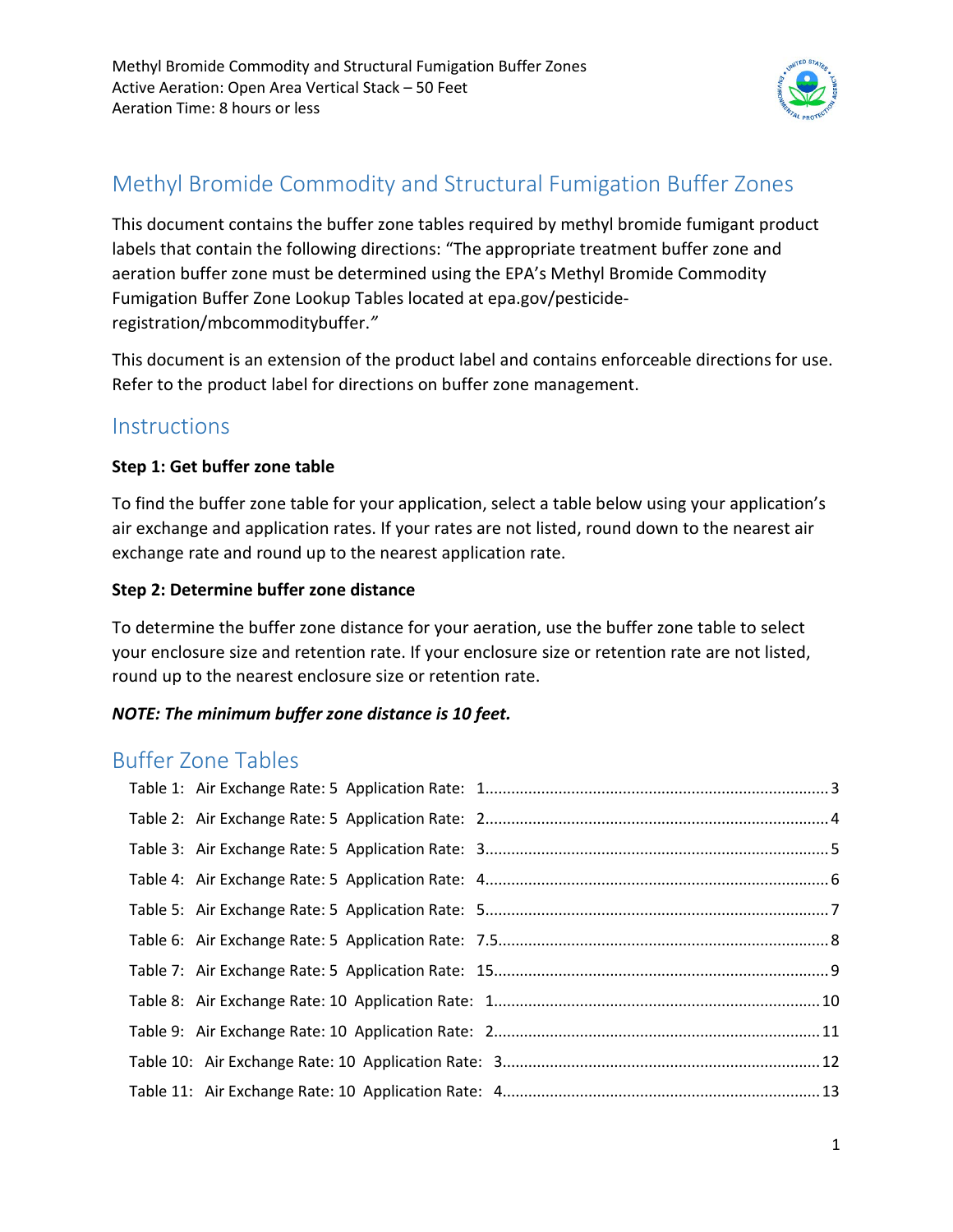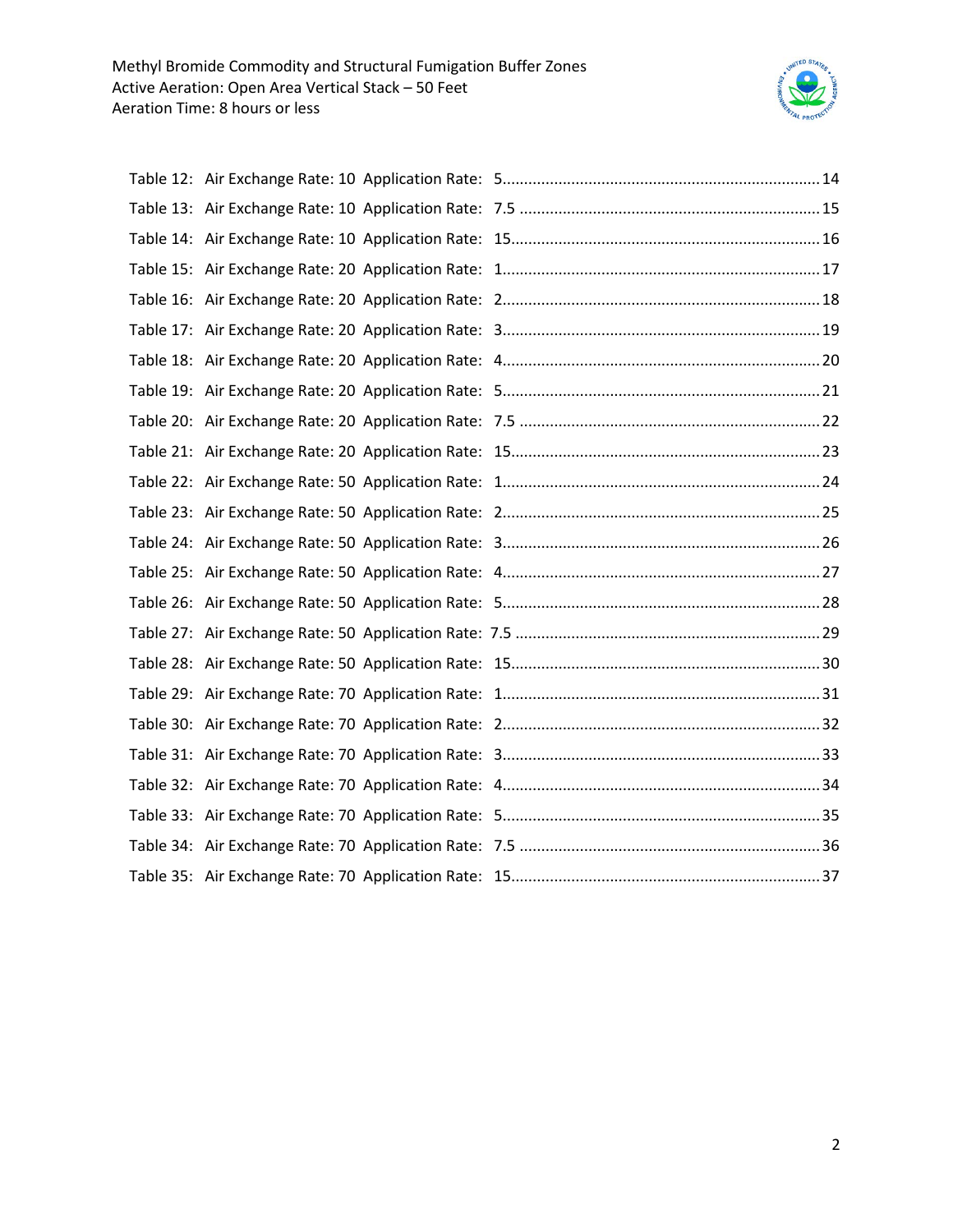

### <span id="page-2-0"></span>Table 1: Air Exchange Rate: 5 Application Rate: 1

| Aeration time:                                | 8 hours or less                    |
|-----------------------------------------------|------------------------------------|
| Aeration method:                              | Open Area Vertical Stack - 50 feet |
| Air Exchange Rate (/hr):                      |                                    |
| Application Rate (lbs/1000 ft <sup>3</sup> ): |                                    |

Buffer Zone Distances (in feet)

|            |     |    |    | <b>Retention Rate (%)</b> |    |     |    |
|------------|-----|----|----|---------------------------|----|-----|----|
| Size (ft3) | 100 | 99 | 95 | 90                        | 75 | 50  | 25 |
| 1000       | 10  | 10 | 10 | 10                        | 10 | 10  | 10 |
| 2000       | 10  | 10 | 10 | 10                        | 10 | 10  | 10 |
| 5000       | 10  | 10 | 10 | 10                        | 10 | 10I | 10 |
| 10000      | 10  | 10 | 10 | 10                        | 10 | 10  | 10 |
| 25000      | 10  | 10 | 10 | 10                        | 10 | 10  | 10 |
| 50000      | 10  | 10 | 10 | 10                        | 10 | 10  | 10 |
| 100000     | 10  | 10 | 10 | 10                        | 10 | 10  | 10 |
| 250000     | 10  | 10 | 10 | 10                        | 10 | 10  | 10 |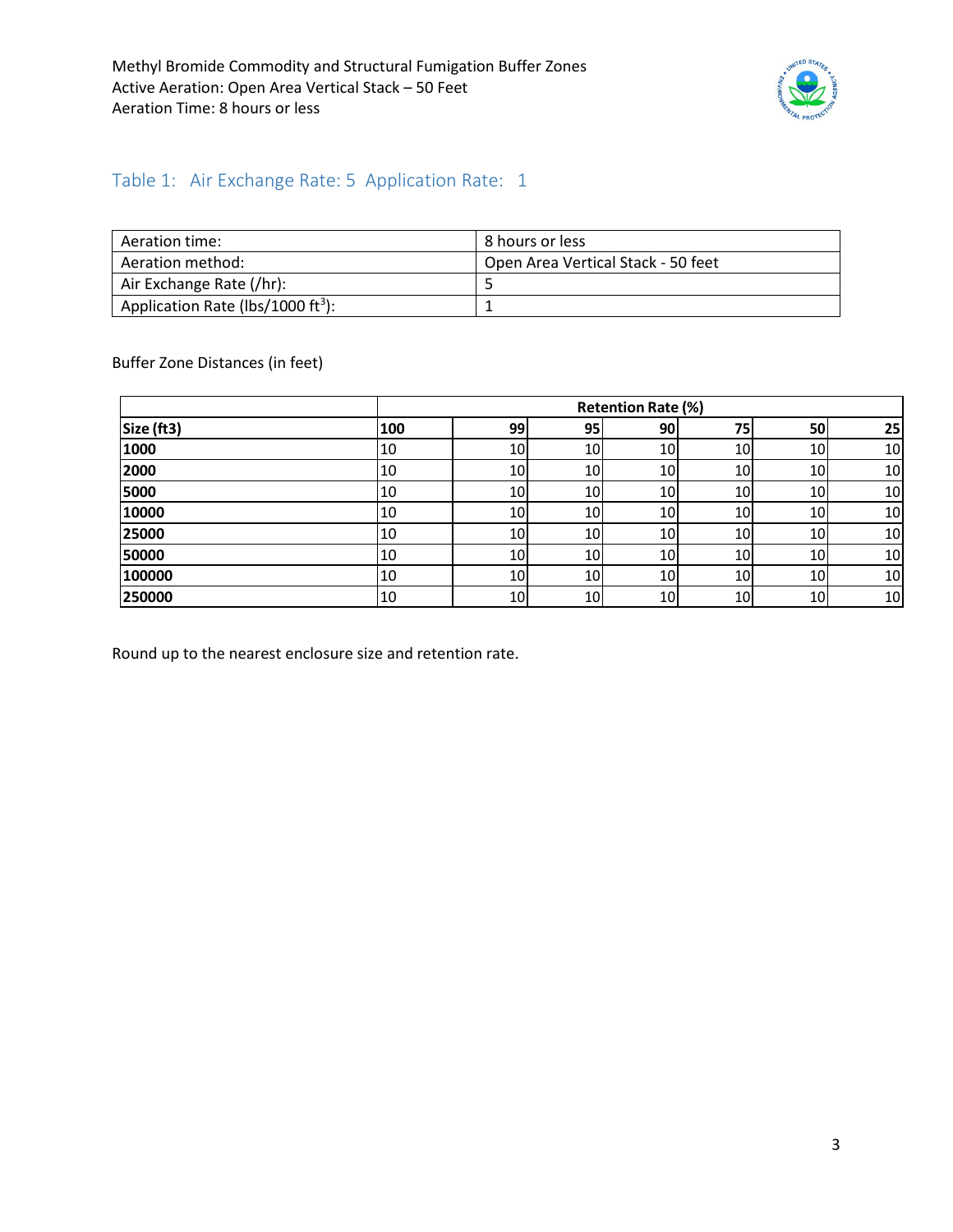

### <span id="page-3-0"></span>Table 2: Air Exchange Rate: 5 Application Rate: 2

| Aeration time:                                | 8 hours or less                    |
|-----------------------------------------------|------------------------------------|
| Aeration method:                              | Open Area Vertical Stack - 50 feet |
| Air Exchange Rate (/hr):                      |                                    |
| Application Rate (lbs/1000 ft <sup>3</sup> ): |                                    |

Buffer Zone Distances (in feet)

|            |     |    |    | <b>Retention Rate (%)</b> |    |     |    |
|------------|-----|----|----|---------------------------|----|-----|----|
| Size (ft3) | 100 | 99 | 95 | <b>90</b>                 | 75 | 50  | 25 |
| 1000       | 10  | 10 | 10 | 10                        | 10 | 10  | 10 |
| 2000       | 10  | 10 | 10 | 10                        | 10 | 10  | 10 |
| 5000       | 10  | 10 | 10 | 10                        | 10 | 10I | 10 |
| 10000      | 10  | 10 | 10 | 10                        | 10 | 10  | 10 |
| 25000      | 10  | 10 | 10 | 10                        | 10 | 10  | 10 |
| 50000      | 10  | 10 | 10 | 10                        | 10 | 10  | 10 |
| 100000     | 10  | 10 | 10 | 10                        | 10 | 10  | 10 |
| 250000     | 10  | 10 | 10 | 10                        | 10 | 10  | 10 |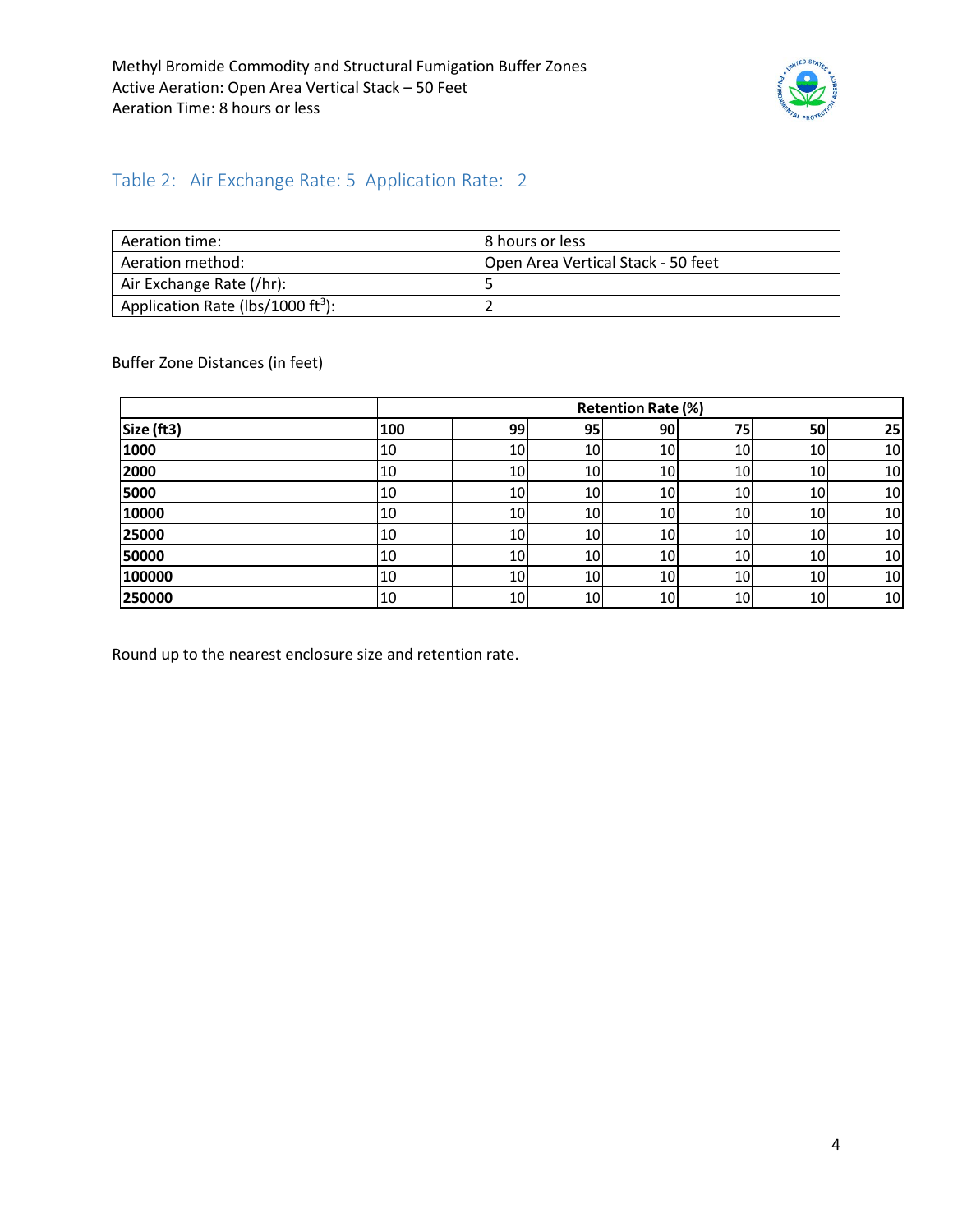

### <span id="page-4-0"></span>Table 3: Air Exchange Rate: 5 Application Rate: 3

| Aeration time:                                | 8 hours or less                    |
|-----------------------------------------------|------------------------------------|
| Aeration method:                              | Open Area Vertical Stack - 50 feet |
| Air Exchange Rate (/hr):                      |                                    |
| Application Rate (lbs/1000 ft <sup>3</sup> ): |                                    |

Buffer Zone Distances (in feet)

|            |     |    |    | <b>Retention Rate (%)</b> |    |                 |    |
|------------|-----|----|----|---------------------------|----|-----------------|----|
| Size (ft3) | 100 | 99 | 95 | <b>90</b>                 | 75 | 50              | 25 |
| 1000       | 10  | 10 | 10 | 10                        | 10 | 10              | 10 |
| 2000       | 10  | 10 | 10 | 10                        | 10 | 10 <sup>1</sup> | 10 |
| 5000       | 10  | 10 | 10 | 10                        | 10 | 10              | 10 |
| 10000      | 10  | 10 | 10 | 10                        | 10 | 10              | 10 |
| 25000      | 10  | 10 | 10 | 10                        | 10 | 10              | 10 |
| 50000      | 10  | 10 | 10 | 10                        | 10 | 10              | 10 |
| 100000     | 10  | 10 | 10 | 10                        | 10 | 10              | 10 |
| 250000     | 10  | 10 | 10 | 10                        | 10 | 10              | 10 |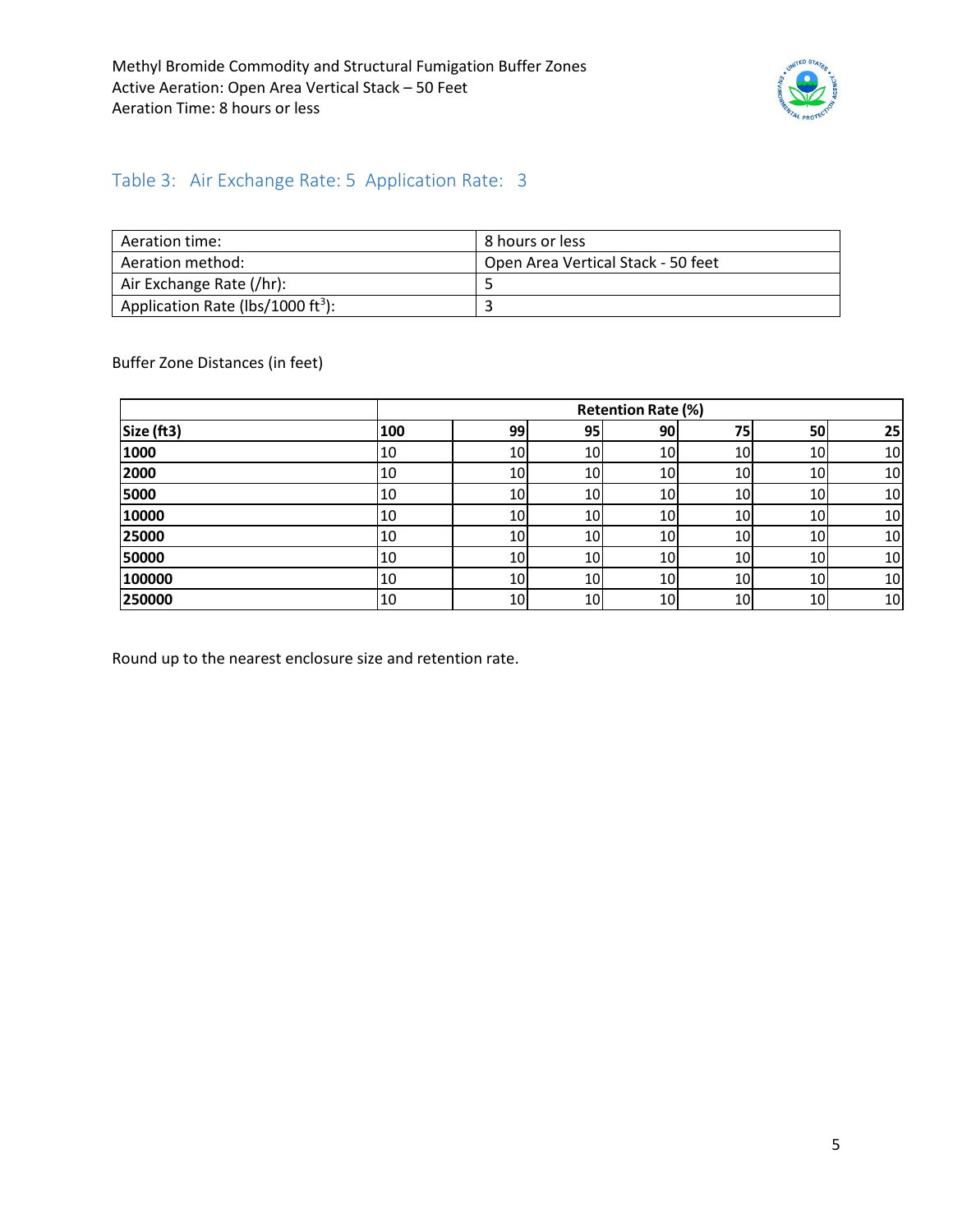

#### <span id="page-5-0"></span>Table 4: Air Exchange Rate: 5 Application Rate: 4

| Aeration time:                                | 8 hours or less                    |
|-----------------------------------------------|------------------------------------|
| Aeration method:                              | Open Area Vertical Stack - 50 feet |
| Air Exchange Rate (/hr):                      |                                    |
| Application Rate (lbs/1000 ft <sup>3</sup> ): |                                    |

Buffer Zone Distances (in feet)

|            |     |           |    | <b>Retention Rate (%)</b> |    |     |    |
|------------|-----|-----------|----|---------------------------|----|-----|----|
| Size (ft3) | 100 | 99        | 95 | 90                        | 75 | 50  | 25 |
| 1000       | 10  | 10        | 10 | 10                        | 10 | 10  | 10 |
| 2000       | 10  | 10        | 10 | 10                        | 10 | 10I | 10 |
| 5000       | 10  | 10        | 10 | 10                        | 10 | 10I | 10 |
| 10000      | 10  | 10        | 10 | 10                        | 10 | 10  | 10 |
| 25000      | 10  | 10        | 10 | 10                        | 10 | 10I | 10 |
| 50000      | 10  | <b>10</b> | 10 | 10                        | 10 | 10I | 10 |
| 100000     | 10  | 10        | 10 | 10                        | 10 | 10  | 10 |
| 250000     | 10  | 10        | 10 | 10                        | 10 | 10  | 10 |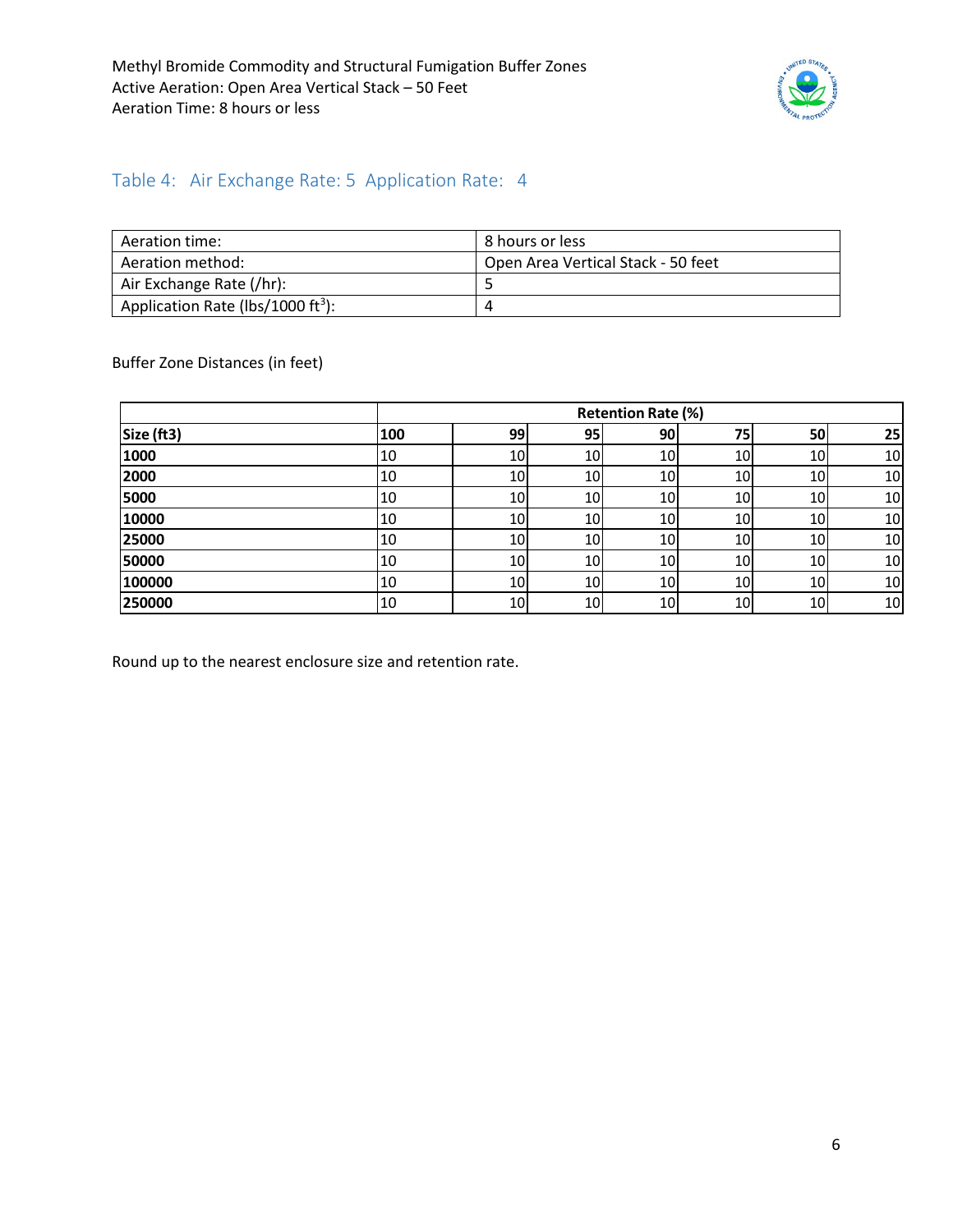

#### <span id="page-6-0"></span>Table 5: Air Exchange Rate: 5 Application Rate: 5

| Aeration time:                                | 8 hours or less                    |
|-----------------------------------------------|------------------------------------|
| Aeration method:                              | Open Area Vertical Stack - 50 feet |
| Air Exchange Rate (/hr):                      |                                    |
| Application Rate (lbs/1000 ft <sup>3</sup> ): |                                    |

Buffer Zone Distances (in feet)

|            |     |    |                 | <b>Retention Rate (%)</b> |    |                 |    |
|------------|-----|----|-----------------|---------------------------|----|-----------------|----|
| Size (ft3) | 100 | 99 | 95 <sub>1</sub> | 90                        | 75 | 50              | 25 |
| 1000       | 10  | 10 | 10              | 10                        | 10 | 10              | 10 |
| 2000       | 10  | 10 | 10              | 10                        | 10 | 10I             | 10 |
| 5000       | 10  | 10 | 10              | 10                        | 10 | 10 <sup>1</sup> | 10 |
| 10000      | 10  | 10 | 10              | 10                        | 10 | 10              | 10 |
| 25000      | 10  | 10 | 10              | 10                        | 10 | 10              | 10 |
| 50000      | 10  | 10 | 10              | 10                        | 10 | 10              | 10 |
| 100000     | 10  | 10 | 10              | 10                        | 10 | 10              | 10 |
| 250000     | 10  | 10 | 10              | 10                        | 10 | 10              | 10 |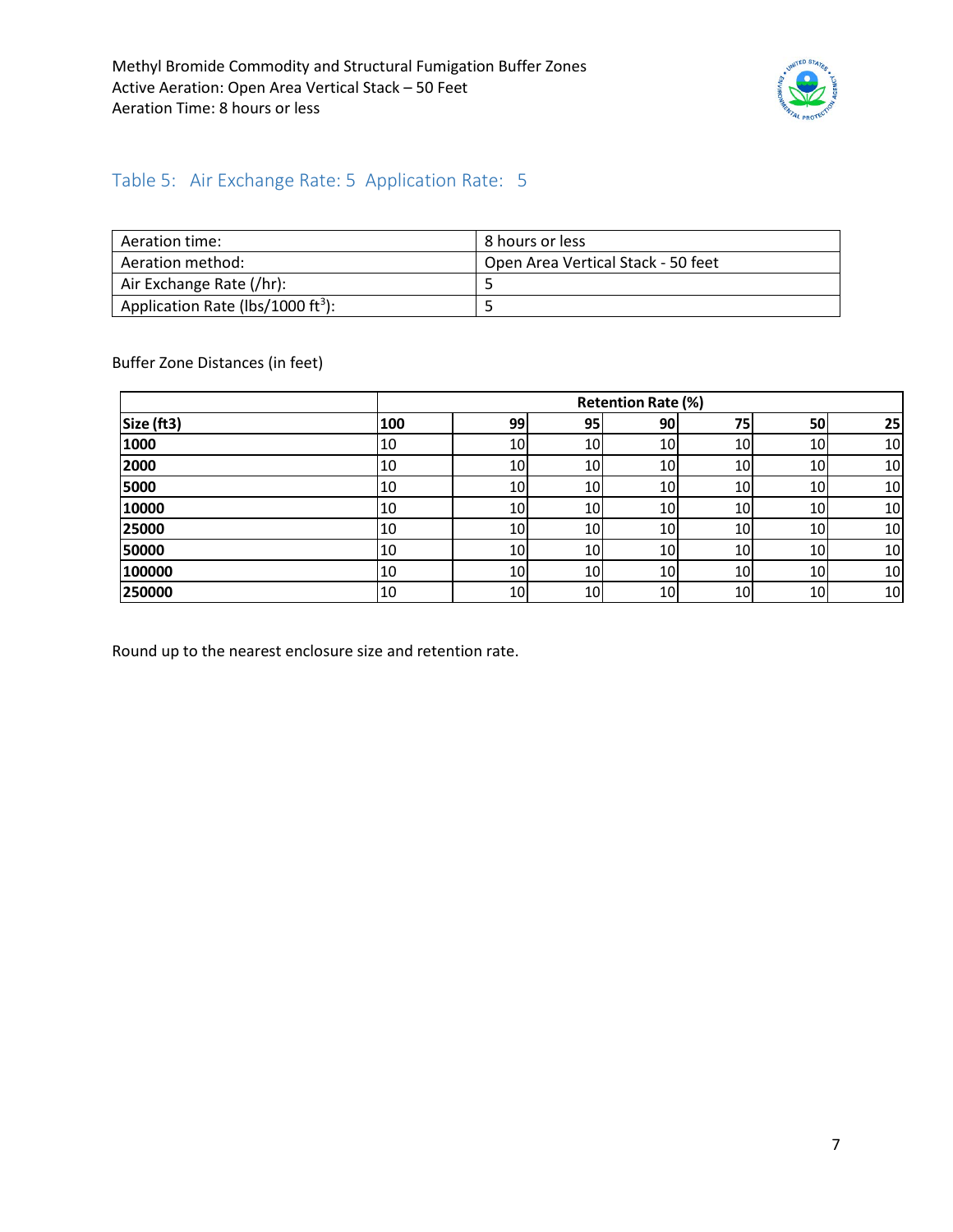

### <span id="page-7-0"></span>Table 6: Air Exchange Rate: 5 Application Rate: 7.5

| Aeration time:                                | 8 hours or less                    |
|-----------------------------------------------|------------------------------------|
| Aeration method:                              | Open Area Vertical Stack - 50 feet |
| Air Exchange Rate (/hr):                      |                                    |
| Application Rate (lbs/1000 ft <sup>3</sup> ): | 7.5                                |

Buffer Zone Distances (in feet)

|            |     |    |    | <b>Retention Rate (%)</b> |    |                 |    |
|------------|-----|----|----|---------------------------|----|-----------------|----|
| Size (ft3) | 100 | 99 | 95 | 90                        | 75 | 50              | 25 |
| 1000       | 10  | 10 | 10 | 10                        | 10 | 10              | 10 |
| 2000       | 10  | 10 | 10 | 10                        | 10 | 10I             | 10 |
| 5000       | 10  | 10 | 10 | 10                        | 10 | 10I             | 10 |
| 10000      | 10  | 10 | 10 | 10                        | 10 | 10              | 10 |
| 25000      | 10  | 10 | 10 | 10                        | 10 | 10 <sup>1</sup> | 10 |
| 50000      | 10  | 10 | 10 | 10                        | 10 | 10              | 10 |
| 100000     | 10  | 10 | 10 | 10                        | 10 | 10              | 10 |
| 250000     | 10  | 10 | 10 | 10                        | 10 | 10              | 10 |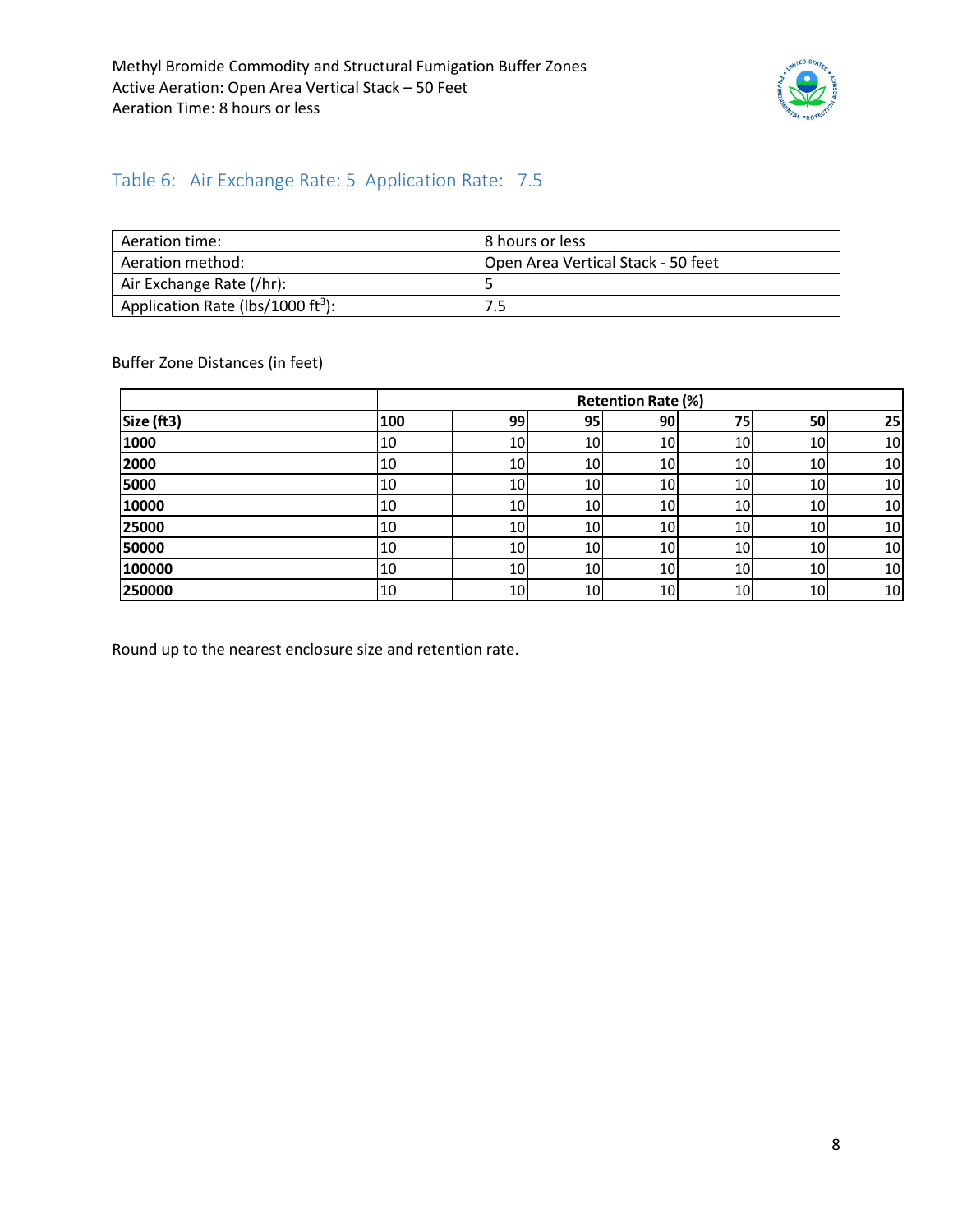

### <span id="page-8-0"></span>Table 7: Air Exchange Rate: 5 Application Rate: 15

| Aeration time:                                | 8 hours or less                    |
|-----------------------------------------------|------------------------------------|
| Aeration method:                              | Open Area Vertical Stack - 50 feet |
| Air Exchange Rate (/hr):                      |                                    |
| Application Rate (lbs/1000 ft <sup>3</sup> ): | 15                                 |

Buffer Zone Distances (in feet)

|            |      |                 |                 | <b>Retention Rate (%)</b> |                 |                 |    |
|------------|------|-----------------|-----------------|---------------------------|-----------------|-----------------|----|
| Size (ft3) | 100  | 99              | 95              | 90                        | 75              | 50              | 25 |
| 1000       | 10   | 10              | 10              | 10                        | 10              | 10 <sup>1</sup> | 10 |
| 2000       | 10   | 10              | 10 <sup> </sup> | 10                        | 10              | 10 <sup>1</sup> | 10 |
| 5000       | 10   | 10 <sub>l</sub> | 10 <sup>1</sup> | 10 <sub>l</sub>           | 10              | 10              | 10 |
| 10000      | 10   | 10              | 10 <sup>1</sup> | 10                        | 10              | 10 <sup>1</sup> | 10 |
| 25000      | 10   | 10              | 10 <sup>1</sup> | 10 <sub>l</sub>           | 10              | 10 <sup>1</sup> | 10 |
| 50000      | 10   | 10              | 10 <sub>l</sub> | 10                        | 10              | 10 <sup>1</sup> | 10 |
| 100000     | 10   | 10              | 10 <sup>1</sup> | 10 <sub>l</sub>           | 10 <sub>l</sub> | 10 <sup>1</sup> | 10 |
| 250000     | 1181 | 1164            | 1115            | 1050                      | 705             | <b>10</b>       | 10 |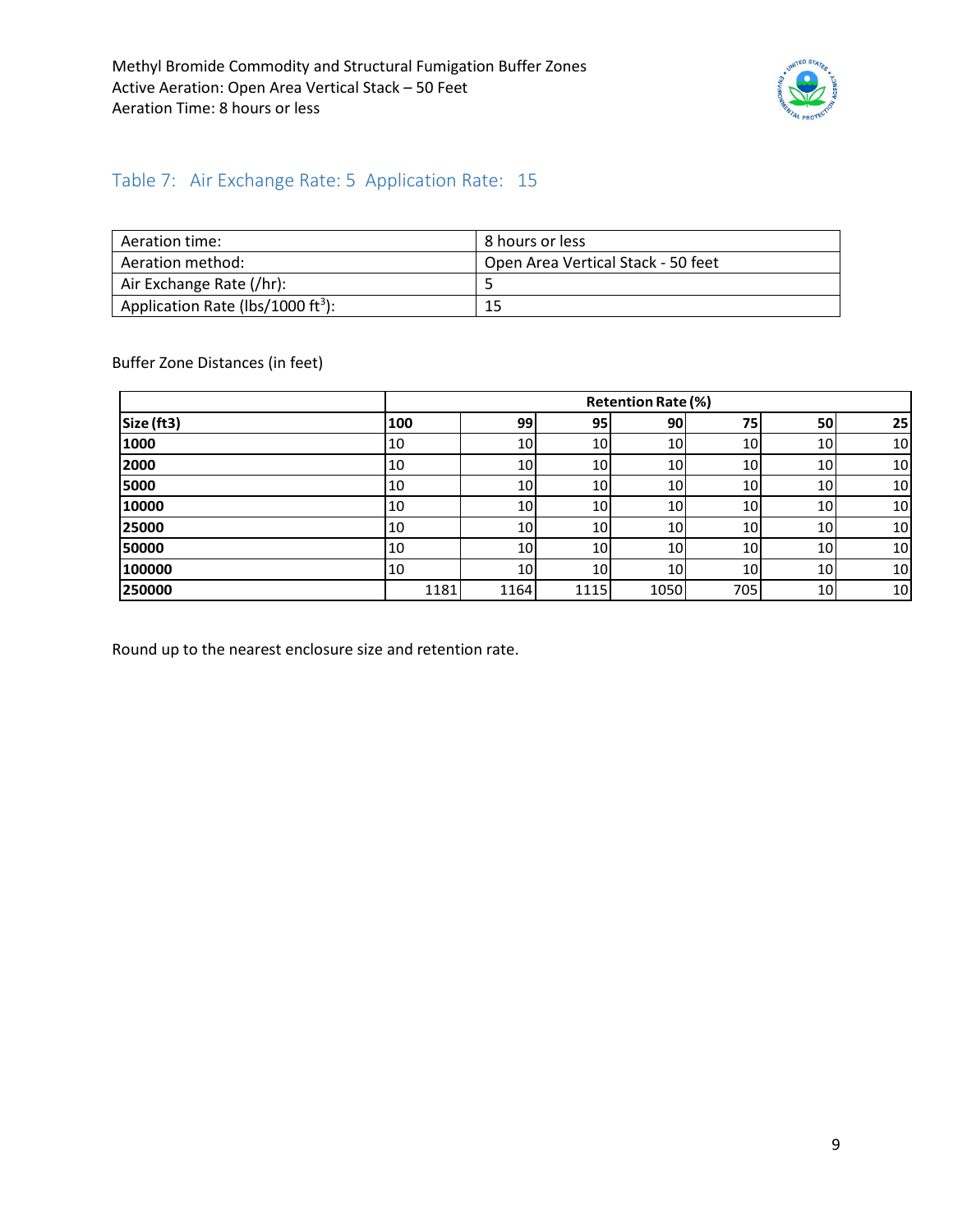

### <span id="page-9-0"></span>Table 8: Air Exchange Rate: 10 Application Rate: 1

| Aeration time:                                | 8 hours or less                    |
|-----------------------------------------------|------------------------------------|
| Aeration method:                              | Open Area Vertical Stack - 50 feet |
| Air Exchange Rate (/hr):                      | 10                                 |
| Application Rate (lbs/1000 ft <sup>3</sup> ): |                                    |

Buffer Zone Distances (in feet)

|            |     |    |                 | <b>Retention Rate (%)</b> |    |                 |    |
|------------|-----|----|-----------------|---------------------------|----|-----------------|----|
| Size (ft3) | 100 | 99 | 95 <sub>1</sub> | 90                        | 75 | 50              | 25 |
| 1000       | 10  | 10 | 10              | 10                        | 10 | 10              | 10 |
| 2000       | 10  | 10 | 10              | 10                        | 10 | 10I             | 10 |
| 5000       | 10  | 10 | 10              | 10                        | 10 | <b>10</b>       | 10 |
| 10000      | 10  | 10 | 10              | 10                        | 10 | 10              | 10 |
| 25000      | 10  | 10 | 10              | 10                        | 10 | 10 <sub>l</sub> | 10 |
| 50000      | 10  | 10 | 10              | 10                        | 10 | 10              | 10 |
| 100000     | 10  | 10 | 10              | 10                        | 10 | 10              | 10 |
| 250000     | 10  | 10 | 10              | 10                        | 10 | 10              | 10 |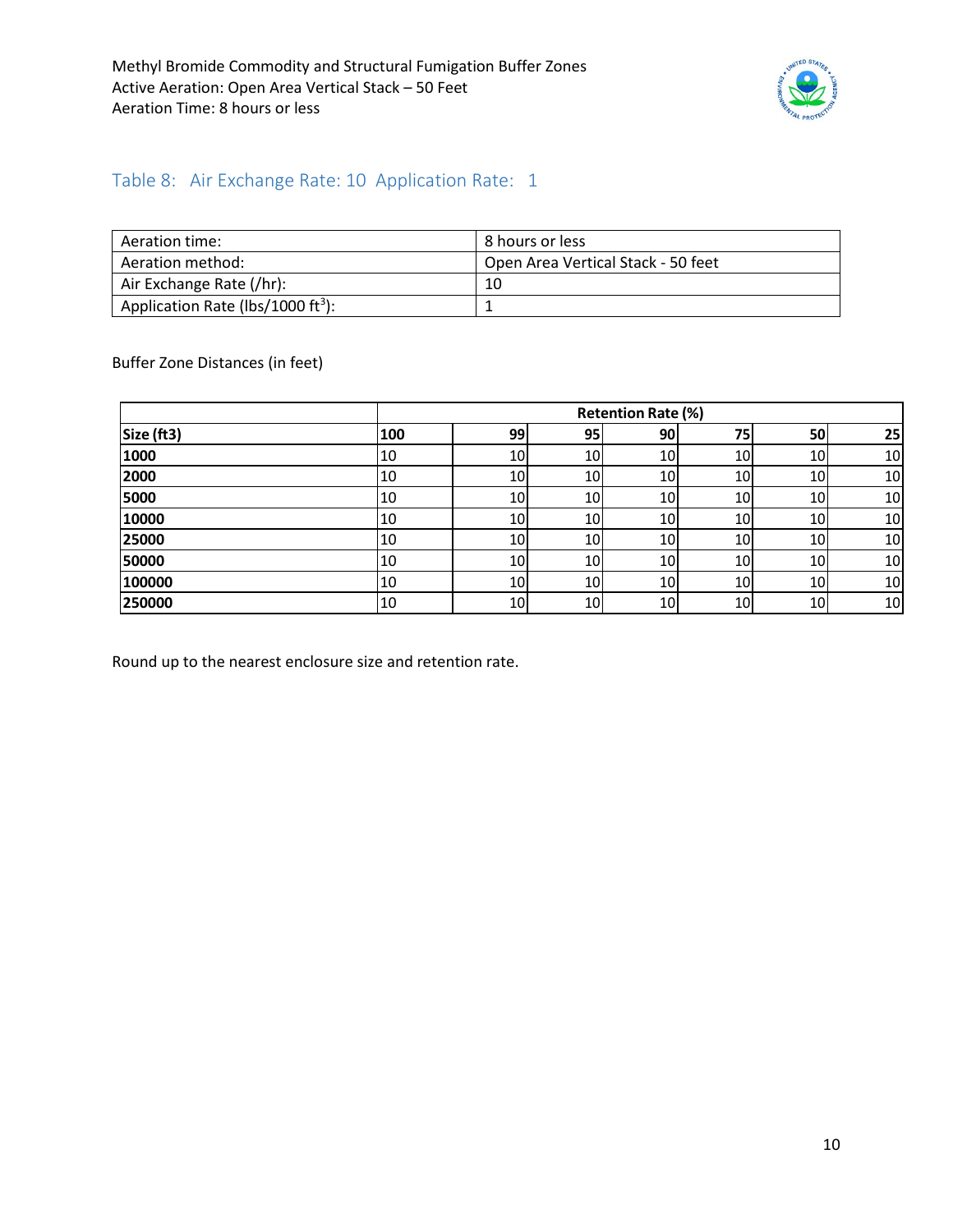

### <span id="page-10-0"></span>Table 9: Air Exchange Rate: 10 Application Rate: 2

| Aeration time:                                | 8 hours or less                    |
|-----------------------------------------------|------------------------------------|
| Aeration method:                              | Open Area Vertical Stack - 50 feet |
| Air Exchange Rate (/hr):                      | 10                                 |
| Application Rate (lbs/1000 ft <sup>3</sup> ): |                                    |

Buffer Zone Distances (in feet)

|            |     |    |                 | <b>Retention Rate (%)</b> |    |                 |    |
|------------|-----|----|-----------------|---------------------------|----|-----------------|----|
| Size (ft3) | 100 | 99 | 95 <sub>1</sub> | 90                        | 75 | 50              | 25 |
| 1000       | 10  | 10 | 10              | 10                        | 10 | 10              | 10 |
| 2000       | 10  | 10 | 10              | 10                        | 10 | 10              | 10 |
| 5000       | 10  | 10 | 10              | 10                        | 10 | 10 <sup>1</sup> | 10 |
| 10000      | 10  | 10 | 10              | 10                        | 10 | 10              | 10 |
| 25000      | 10  | 10 | 10              | 10                        | 10 | 10              | 10 |
| 50000      | 10  | 10 | 10              | 10                        | 10 | 10              | 10 |
| 100000     | 10  | 10 | 10              | 10                        | 10 | 10 <sup>1</sup> | 10 |
| 250000     | 10  | 10 | 10              | 10                        | 10 | 10              | 10 |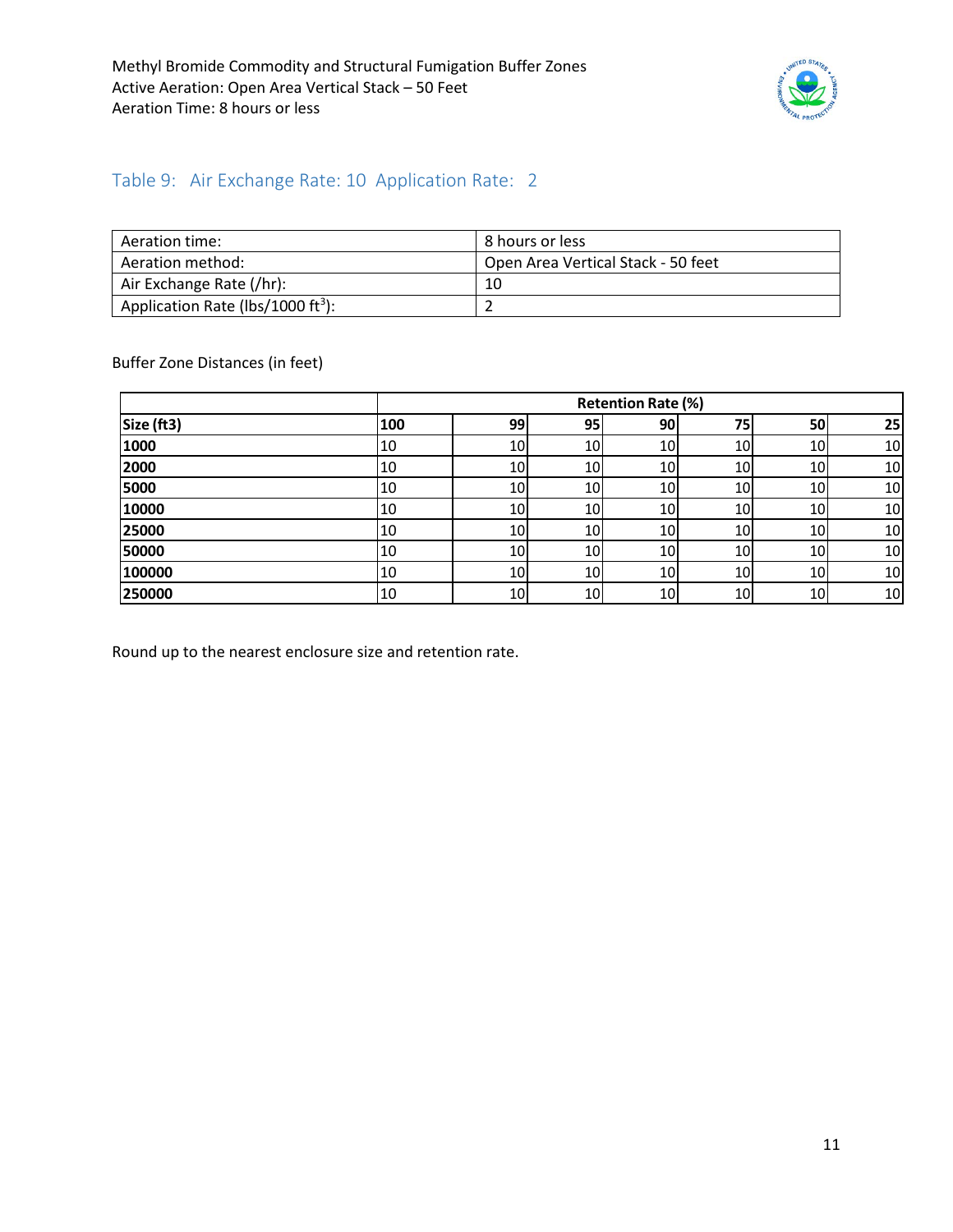

#### <span id="page-11-0"></span>Table 10: Air Exchange Rate: 10 Application Rate: 3

| Aeration time:                                | 8 hours or less                    |
|-----------------------------------------------|------------------------------------|
| Aeration method:                              | Open Area Vertical Stack - 50 feet |
| Air Exchange Rate (/hr):                      | 10                                 |
| Application Rate (lbs/1000 ft <sup>3</sup> ): |                                    |

Buffer Zone Distances (in feet)

|            |     |    |                 | <b>Retention Rate (%)</b> |    |    |    |
|------------|-----|----|-----------------|---------------------------|----|----|----|
| Size (ft3) | 100 | 99 | 95 <sub>1</sub> | 90                        | 75 | 50 | 25 |
| 1000       | 10  | 10 | 10              | 10                        | 10 | 10 | 10 |
| 2000       | 10  | 10 | 10              | 10                        | 10 | 10 | 10 |
| 5000       | 10  | 10 | 10              | 10                        | 10 | 10 | 10 |
| 10000      | 10  | 10 | 10              | 10                        | 10 | 10 | 10 |
| 25000      | 10  | 10 | 10              | 10                        | 10 | 10 | 10 |
| 50000      | 10  | 10 | 10              | 10                        | 10 | 10 | 10 |
| 100000     | 10  | 10 | 10              | 10                        | 10 | 10 | 10 |
| 250000     | 10  | 10 | 10              | 10                        | 10 | 10 | 10 |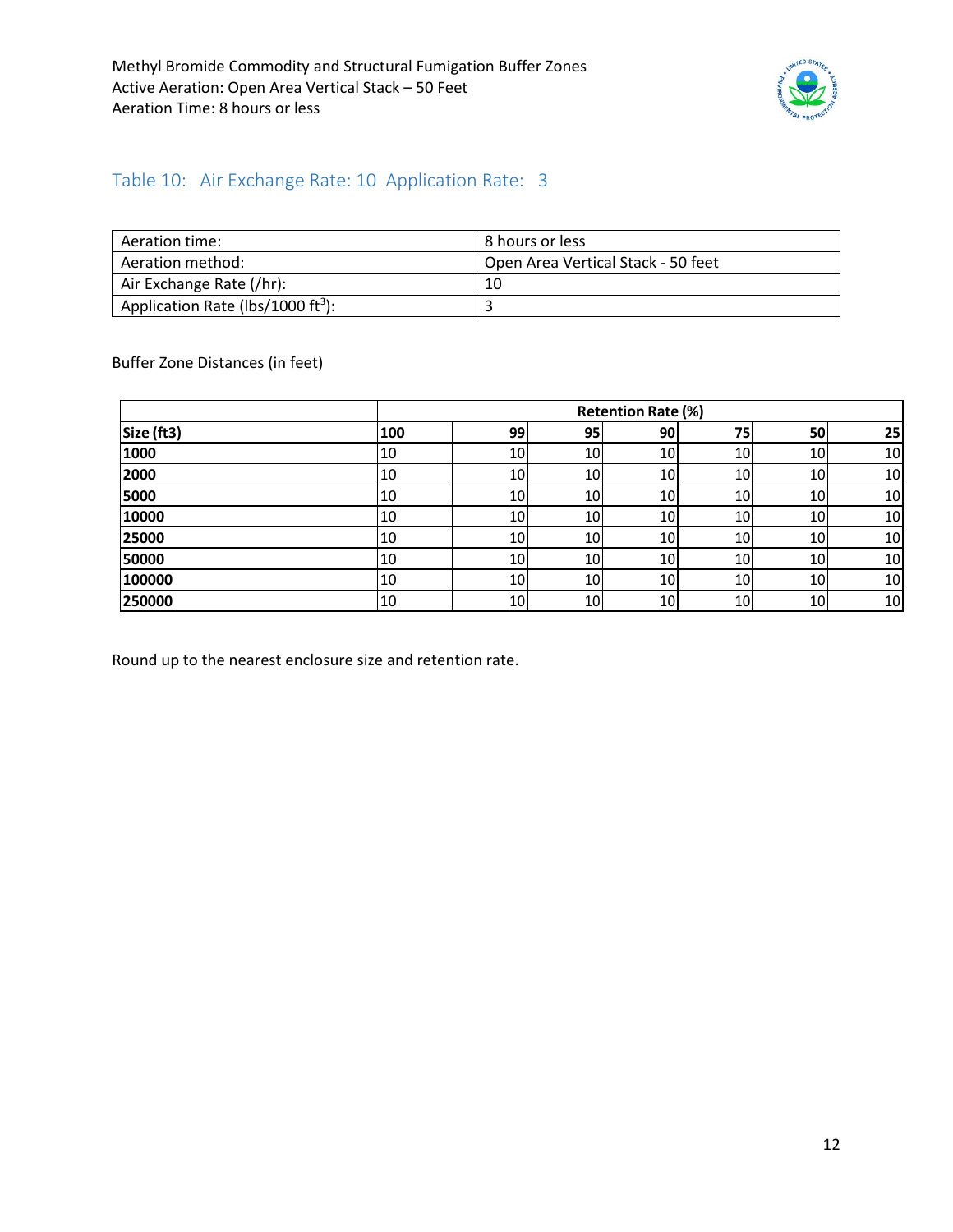

#### <span id="page-12-0"></span>Table 11: Air Exchange Rate: 10 Application Rate: 4

| Aeration time:                                | l 8 hours or less                  |
|-----------------------------------------------|------------------------------------|
| Aeration method:                              | Open Area Vertical Stack - 50 feet |
| Air Exchange Rate (/hr):                      | 10                                 |
| Application Rate (lbs/1000 ft <sup>3</sup> ): | 4                                  |

Buffer Zone Distances (in feet)

|            |     |    |    | <b>Retention Rate (%)</b> |    |                 |    |
|------------|-----|----|----|---------------------------|----|-----------------|----|
| Size (ft3) | 100 | 99 | 95 | 90                        | 75 | 50              | 25 |
| 1000       | 10  | 10 | 10 | 10                        | 10 | 10              | 10 |
| 2000       | 10  | 10 | 10 | 10                        | 10 | 10              | 10 |
| 5000       | 10  | 10 | 10 | 10                        | 10 | 10I             | 10 |
| 10000      | 10  | 10 | 10 | 10                        | 10 | 10              | 10 |
| 25000      | 10  | 10 | 10 | 10                        | 10 | 10              | 10 |
| 50000      | 10  | 10 | 10 | 10                        | 10 | 10              | 10 |
| 100000     | 10  | 10 | 10 | 10                        | 10 | 10 <sup>1</sup> | 10 |
| 250000     | 10  | 10 | 10 | 10                        | 10 | 10              | 10 |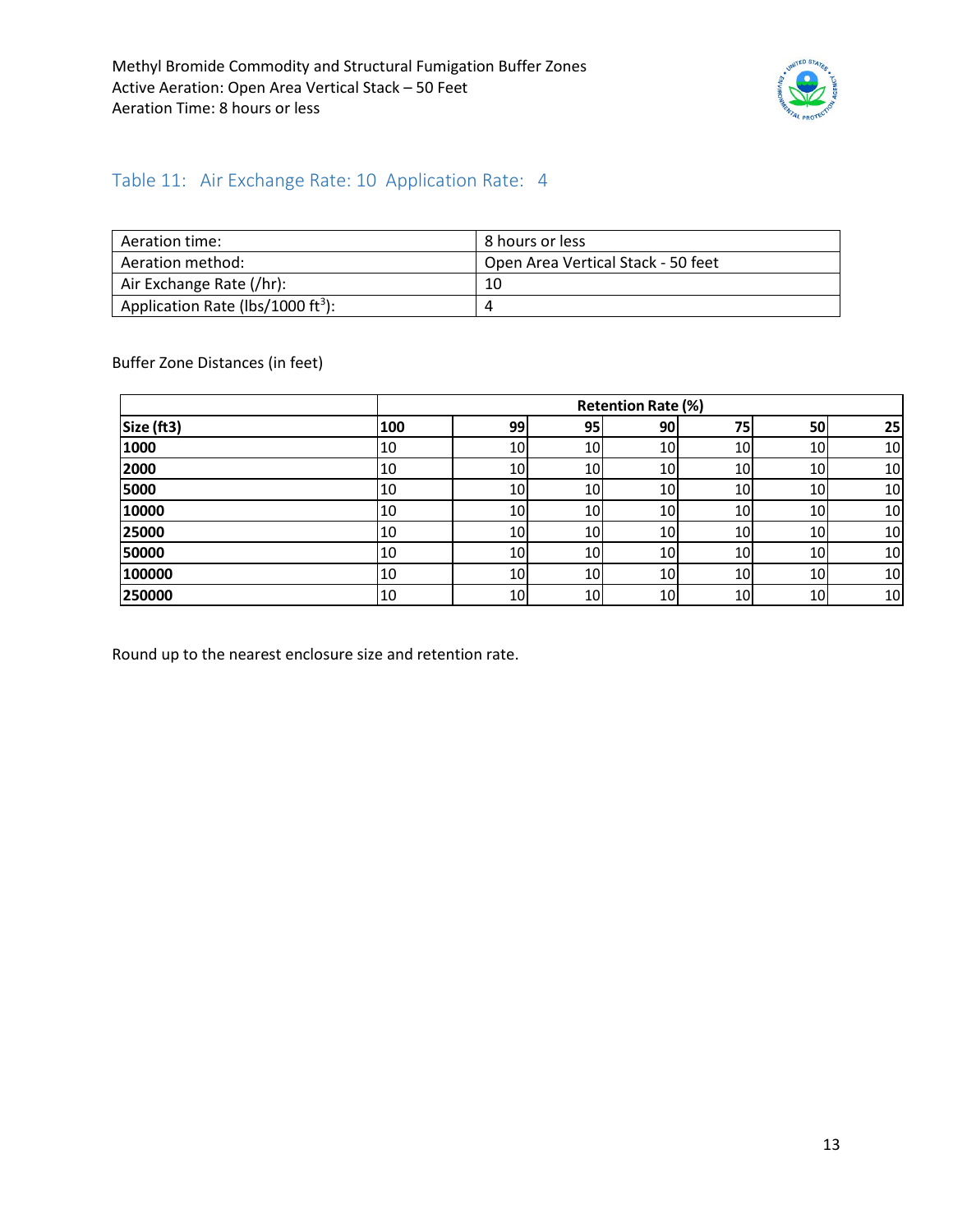

#### <span id="page-13-0"></span>Table 12: Air Exchange Rate: 10 Application Rate: 5

| Aeration time:                                | l 8 hours or less                  |
|-----------------------------------------------|------------------------------------|
| Aeration method:                              | Open Area Vertical Stack - 50 feet |
| Air Exchange Rate (/hr):                      | 10                                 |
| Application Rate (lbs/1000 ft <sup>3</sup> ): |                                    |

Buffer Zone Distances (in feet)

|            |     |           |                 | <b>Retention Rate (%)</b> |    |                 |    |
|------------|-----|-----------|-----------------|---------------------------|----|-----------------|----|
| Size (ft3) | 100 | 99        | 95 <sub>1</sub> | 90                        | 75 | 50              | 25 |
| 1000       | 10  | 10        | 10 <sup> </sup> | 10                        | 10 | <b>10</b>       | 10 |
| 2000       | 10  | 10        | 10 <sup>1</sup> | 10                        | 10 | 10 <sup>1</sup> | 10 |
| 5000       | 10  | <b>10</b> | 10 <sup>1</sup> | 10 <sub>l</sub>           | 10 | 10 <sup>1</sup> | 10 |
| 10000      | 10  | 10        | 10 <sup>1</sup> | 10                        | 10 | 10 <sup>1</sup> | 10 |
| 25000      | 10  | 10        | 10 <sub>l</sub> | 10                        | 10 | 10 <sup>1</sup> | 10 |
| 50000      | 10  | <b>10</b> | 10              | 10                        | 10 | 10 <sup>1</sup> | 10 |
| 100000     | 10  | 10        | 10              | 10 <sub>l</sub>           | 10 | 10 <sup>1</sup> | 10 |
| 250000     | 10  | 10        | 10 <sup>1</sup> | 10                        | 10 | <b>10</b>       | 10 |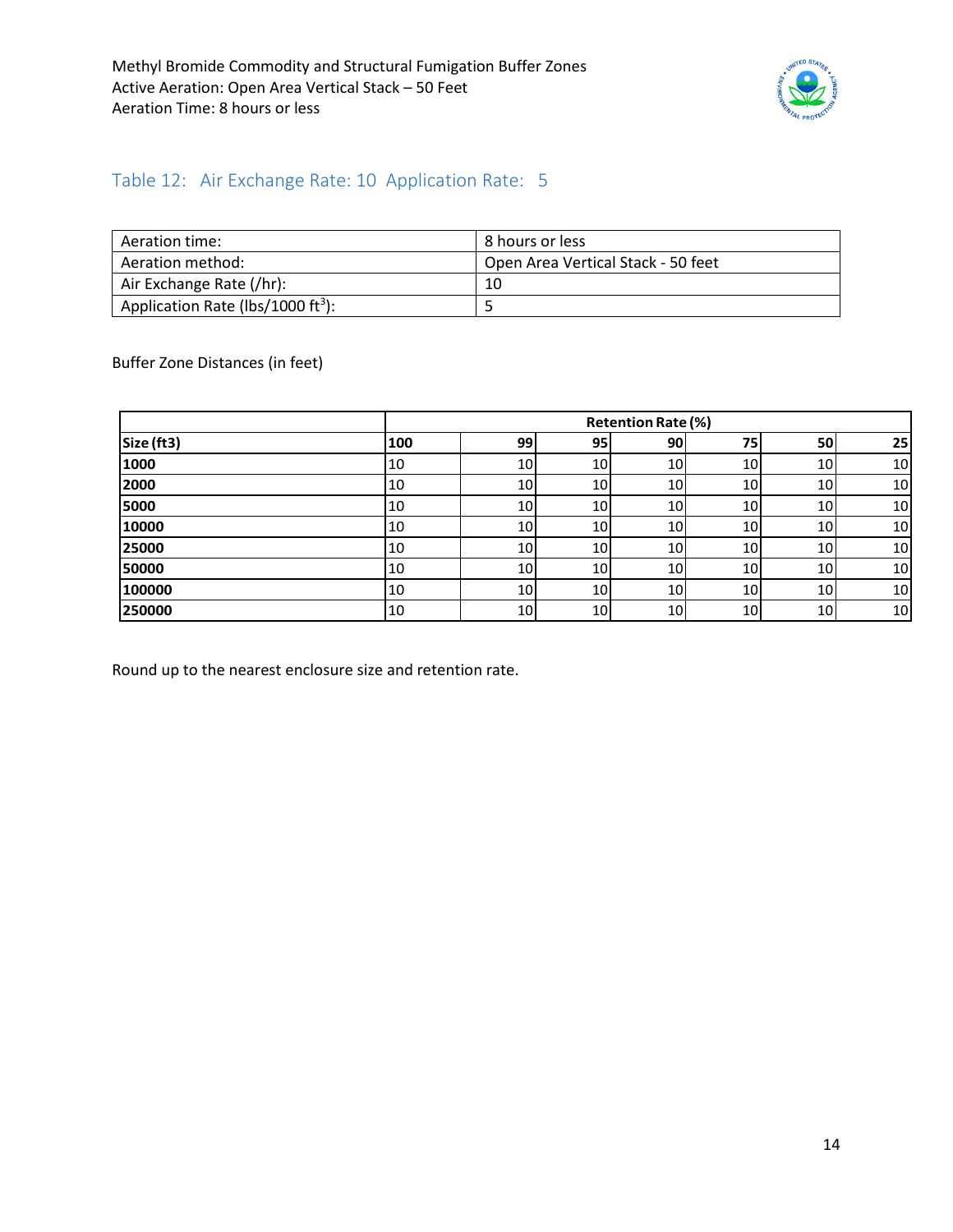

### <span id="page-14-0"></span>Table 13: Air Exchange Rate: 10 Application Rate: 7.5

| Aeration time:                                | 8 hours or less                    |
|-----------------------------------------------|------------------------------------|
| Aeration method:                              | Open Area Vertical Stack - 50 feet |
| Air Exchange Rate (/hr):                      | 10                                 |
| Application Rate (lbs/1000 ft <sup>3</sup> ): | 7.5                                |

Buffer Zone Distances (in feet)

|            |     |                 |                 | <b>Retention Rate (%)</b> |                 |    |    |
|------------|-----|-----------------|-----------------|---------------------------|-----------------|----|----|
| Size (ft3) | 100 | 99              | 95              | 90 <sub>l</sub>           | 75              | 50 | 25 |
| 1000       | 10  | 10              | 10              | 10 <sup>1</sup>           | 10 <sup>1</sup> | 10 | 10 |
| 2000       | 10  | 10 <sub>l</sub> | 10 <sub>1</sub> | 10 <sup>1</sup>           | <b>10</b>       | 10 | 10 |
| 5000       | 10  | 10              | 10              | 10                        | 10              | 10 | 10 |
| 10000      | 10  | 10              | 10              | 10                        | 10              | 10 | 10 |
| 25000      | 10  | 10              | 10              | 10 <sup>1</sup>           | <b>10</b>       | 10 | 10 |
| 50000      | 10  | 10              | 10              | 10 <sup>1</sup>           | 10              | 10 | 10 |
| 100000     | 10  | 10 <sub>l</sub> | 10              | 10 <sup>1</sup>           | 10 <sub>l</sub> | 10 | 10 |
| 250000     | 10  | 10              | 10              | 10 <sup>1</sup>           | 10              | 10 | 10 |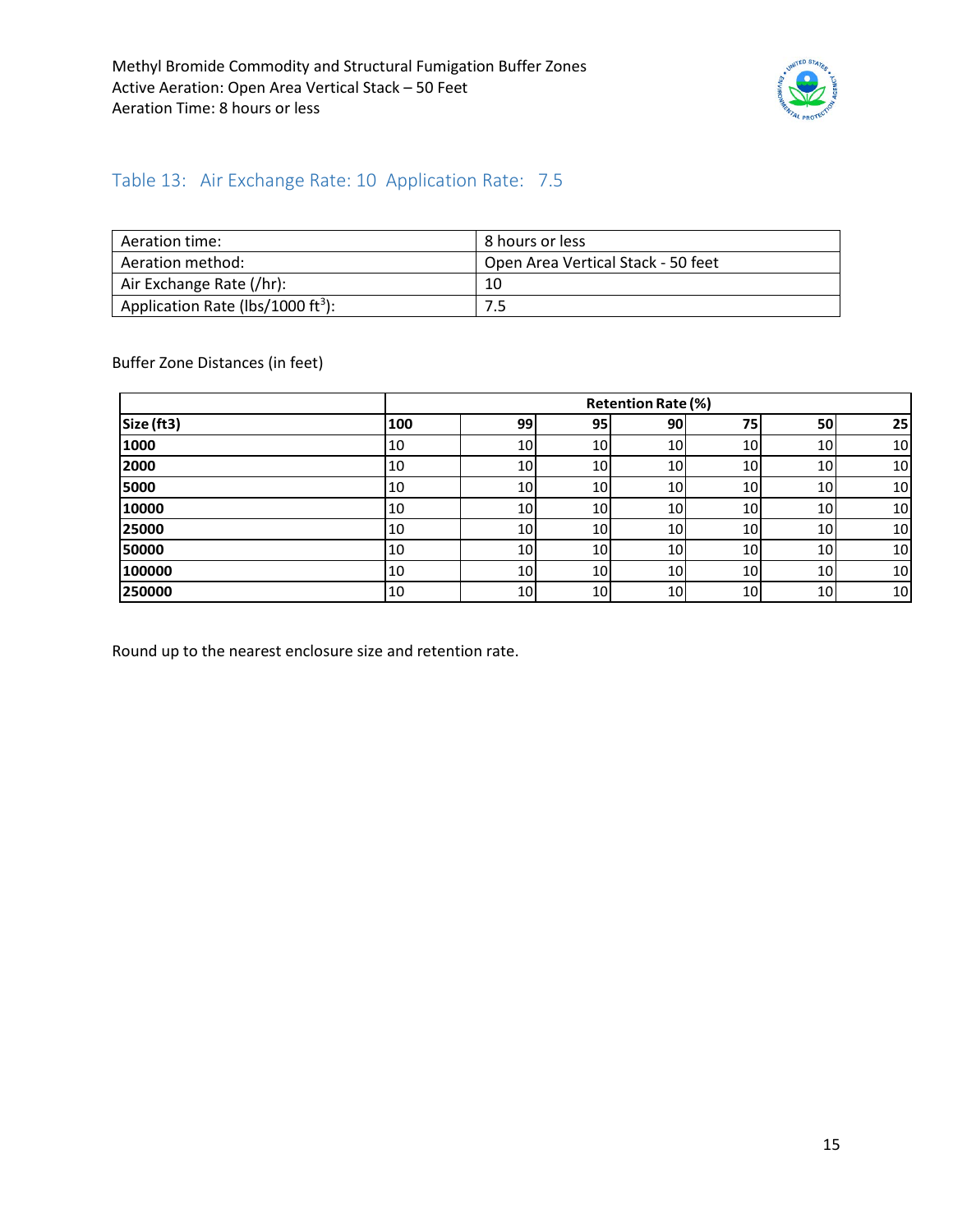

### <span id="page-15-0"></span>Table 14: Air Exchange Rate: 10 Application Rate: 15

| Aeration time:                                | 8 hours or less                    |
|-----------------------------------------------|------------------------------------|
| Aeration method:                              | Open Area Vertical Stack - 50 feet |
| Air Exchange Rate (/hr):                      | 10                                 |
| Application Rate (lbs/1000 ft <sup>3</sup> ): | 15                                 |

Buffer Zone Distances (in feet)

|            |     |    |                 | <b>Retention Rate (%)</b> |                 |                 |    |
|------------|-----|----|-----------------|---------------------------|-----------------|-----------------|----|
| Size (ft3) | 100 | 99 | 95              | 90                        | 75              | 50              | 25 |
| 1000       | 10  | 10 | 10 <sub>l</sub> | 10 <sub>l</sub>           | 10              | 10              | 10 |
| 2000       | 10  | 10 | 10              | 10 <sup>1</sup>           | 10 <sup>1</sup> | 10 <sub>l</sub> | 10 |
| 5000       | 10  | 10 | 10 <sub>1</sub> | 10 <sup>1</sup>           | 10              | 10 <sub>1</sub> | 10 |
| 10000      | 10  | 10 | 10 <sub>1</sub> | 10                        | 10 <sup>1</sup> | 10              | 10 |
| 25000      | 10  | 10 | 10              | 10                        | <b>10</b>       | 10              | 10 |
| 50000      | 10  | 10 | 10 <sub>1</sub> | 10 <sup>1</sup>           | <b>10</b>       | 10              | 10 |
| 100000     | 10  | 10 | 10 <sub>1</sub> | 10 <sup>1</sup>           | 10 <sup>1</sup> | 10              | 10 |
| 250000     | 10  | 10 | 10              | 10                        | <b>10</b>       | 10              | 10 |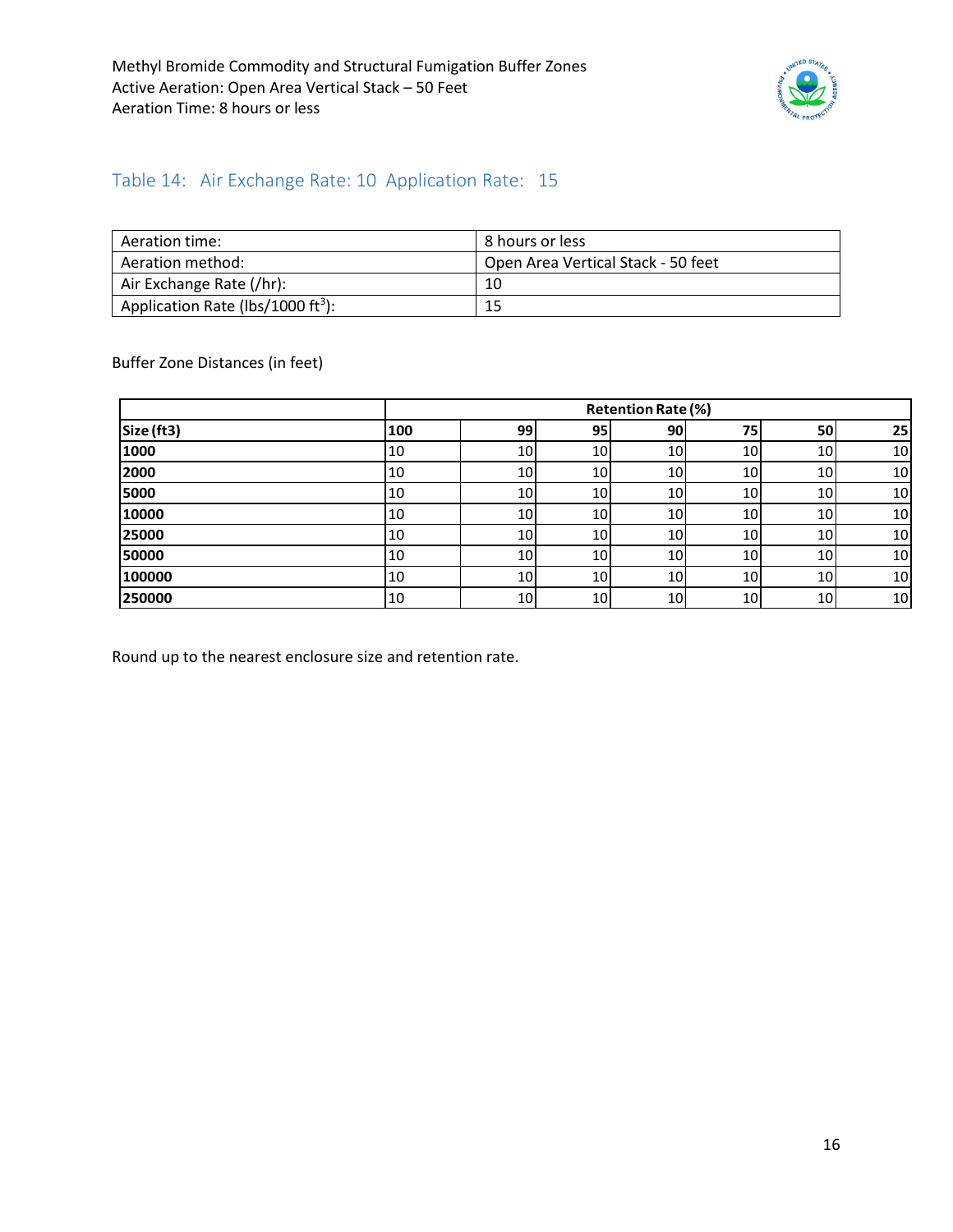

#### <span id="page-16-0"></span>Table 15: Air Exchange Rate: 20 Application Rate: 1

| Aeration time:                                | 8 hours or less                    |
|-----------------------------------------------|------------------------------------|
| Aeration method:                              | Open Area Vertical Stack - 50 feet |
| Air Exchange Rate (/hr):                      | 20                                 |
| Application Rate (lbs/1000 ft <sup>3</sup> ): |                                    |

Buffer Zone Distances (in feet)

|            |     |    |    | <b>Retention Rate (%)</b> |    |                 |    |
|------------|-----|----|----|---------------------------|----|-----------------|----|
| Size (ft3) | 100 | 99 | 95 | 90                        | 75 | 50              | 25 |
| 1000       | 10  | 10 | 10 | 10                        | 10 | 10              | 10 |
| 2000       | 10  | 10 | 10 | 10                        | 10 | 10I             | 10 |
| 5000       | 10  | 10 | 10 | 10                        | 10 | 10I             | 10 |
| 10000      | 10  | 10 | 10 | 10                        | 10 | 10              | 10 |
| 25000      | 10  | 10 | 10 | 10                        | 10 | 10 <sup>1</sup> | 10 |
| 50000      | 10  | 10 | 10 | 10                        | 10 | 10              | 10 |
| 100000     | 10  | 10 | 10 | 10                        | 10 | 10              | 10 |
| 250000     | 10  | 10 | 10 | 10                        | 10 | 10              | 10 |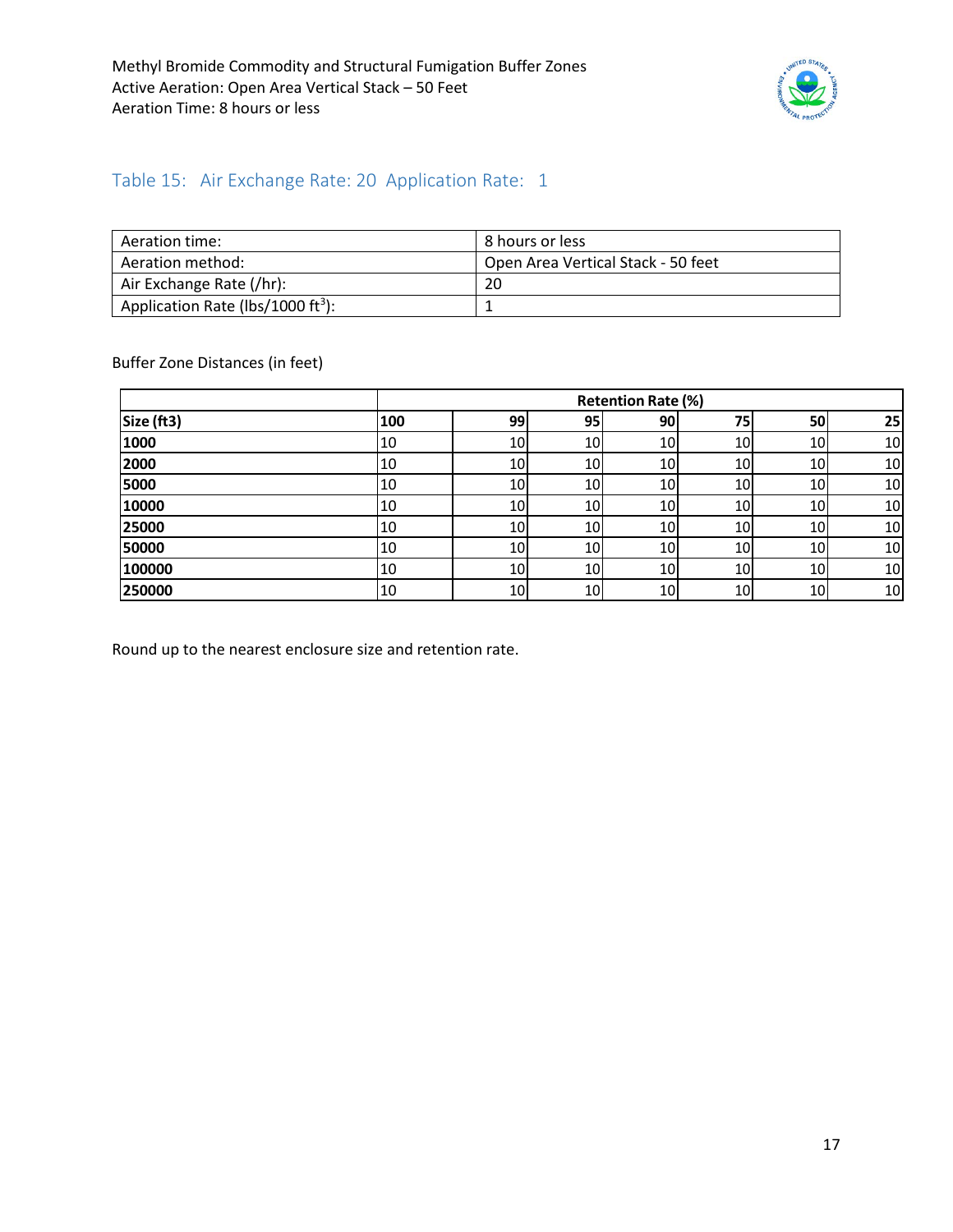

#### <span id="page-17-0"></span>Table 16: Air Exchange Rate: 20 Application Rate: 2

| Aeration time:                                | 8 hours or less                    |
|-----------------------------------------------|------------------------------------|
| Aeration method:                              | Open Area Vertical Stack - 50 feet |
| Air Exchange Rate (/hr):                      | 20                                 |
| Application Rate (lbs/1000 ft <sup>3</sup> ): |                                    |

Buffer Zone Distances (in feet)

|            |     |    |    | <b>Retention Rate (%)</b> |                 |                 |    |
|------------|-----|----|----|---------------------------|-----------------|-----------------|----|
| Size (ft3) | 100 | 99 | 95 | 90                        | 75              | 50              | 25 |
| 1000       | 10  | 10 | 10 | 10                        | 10              | 10              | 10 |
| 2000       | 10  | 10 | 10 | 10                        | 10              | 10 <sup>1</sup> | 10 |
| 5000       | 10  | 10 | 10 | 10                        | 10              | 10              | 10 |
| 10000      | 10  | 10 | 10 | 10                        | 10              | 10              | 10 |
| 25000      | 10  | 10 | 10 | 10                        | 10 <sub>l</sub> | 10              | 10 |
| 50000      | 10  | 10 | 10 | 10                        | 10 <sub>l</sub> | 10              | 10 |
| 100000     | 10  | 10 | 10 | 10                        | 10              | 10              | 10 |
| 250000     | 10  | 10 | 10 | 10                        | 10              | 10              | 10 |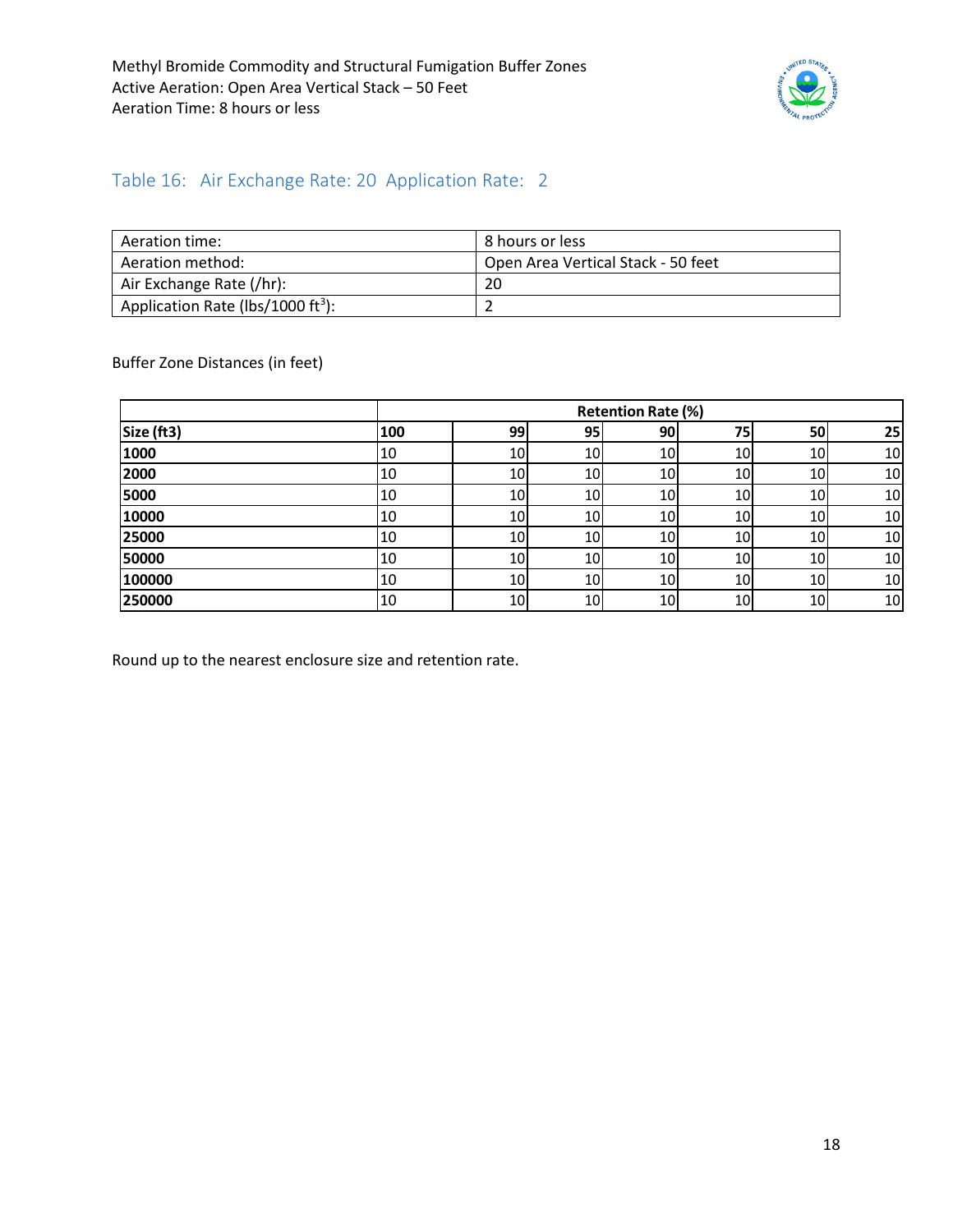

#### <span id="page-18-0"></span>Table 17: Air Exchange Rate: 20 Application Rate: 3

| Aeration time:                                | 8 hours or less                    |
|-----------------------------------------------|------------------------------------|
| Aeration method:                              | Open Area Vertical Stack - 50 feet |
| Air Exchange Rate (/hr):                      | 20                                 |
| Application Rate (lbs/1000 ft <sup>3</sup> ): |                                    |

Buffer Zone Distances (in feet)

|            |     |    |                 | <b>Retention Rate (%)</b> |    |                 |    |
|------------|-----|----|-----------------|---------------------------|----|-----------------|----|
| Size (ft3) | 100 | 99 | 95 <sub>1</sub> | 90                        | 75 | 50              | 25 |
| 1000       | 10  | 10 | 10              | 10                        | 10 | 10              | 10 |
| 2000       | 10  | 10 | <b>10</b>       | 10                        | 10 | 10              | 10 |
| 5000       | 10  | 10 | 10              | 10                        | 10 | 10              | 10 |
| 10000      | 10  | 10 | 10              | 10                        | 10 | 10              | 10 |
| 25000      | 10  | 10 | 10              | 10                        | 10 | 10              | 10 |
| 50000      | 10  | 10 | 10              | 10                        | 10 | 10 <sup> </sup> | 10 |
| 100000     | 10  | 10 | 10              | 10                        | 10 | 10 <sup>1</sup> | 10 |
| 250000     | 10  | 10 | 10              | 10                        | 10 | 10              | 10 |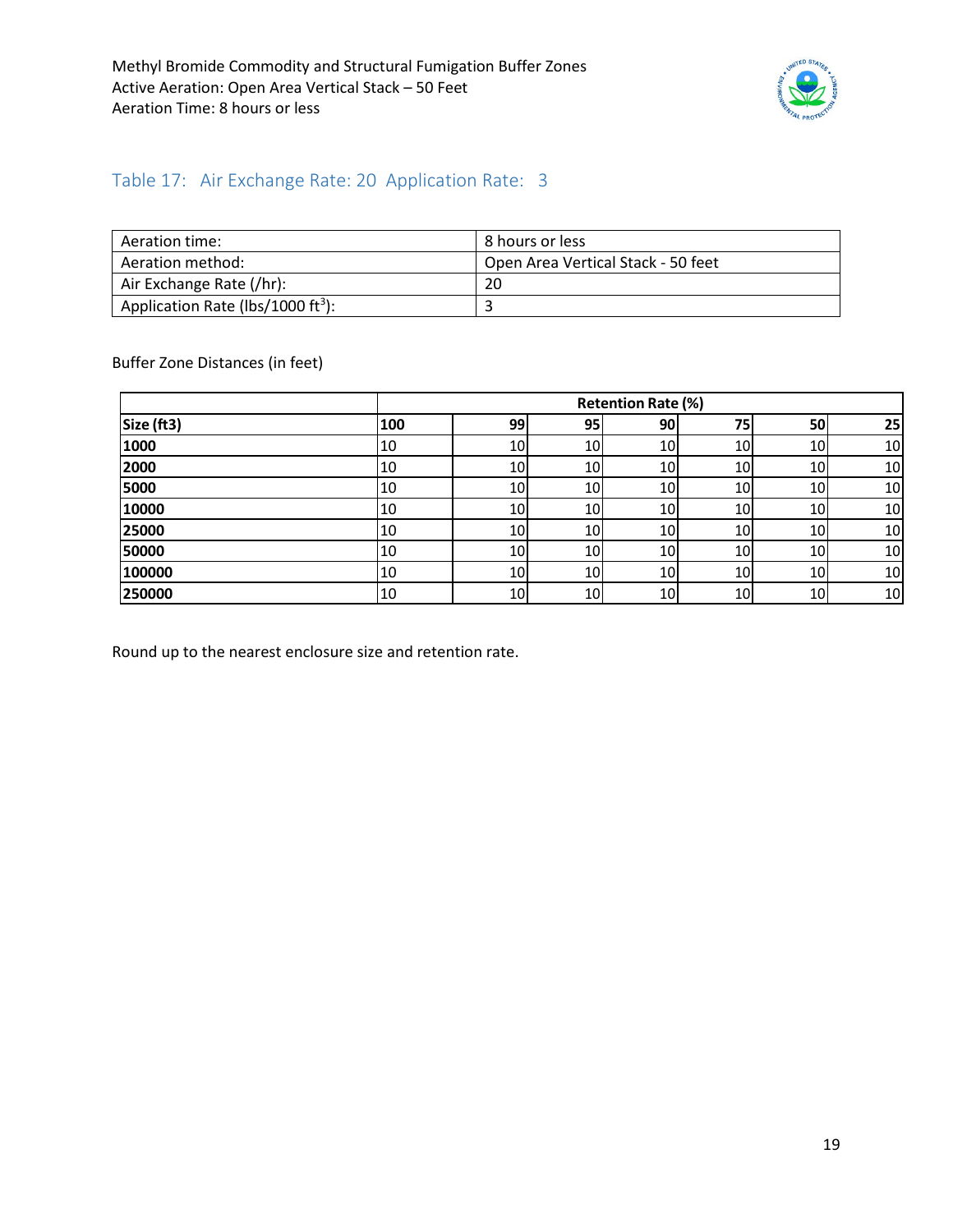

#### <span id="page-19-0"></span>Table 18: Air Exchange Rate: 20 Application Rate: 4

| Aeration time:                                | 8 hours or less                    |
|-----------------------------------------------|------------------------------------|
| Aeration method:                              | Open Area Vertical Stack - 50 feet |
| Air Exchange Rate (/hr):                      | 20                                 |
| Application Rate (lbs/1000 ft <sup>3</sup> ): | 4                                  |

Buffer Zone Distances (in feet)

|            |     |    |    | <b>Retention Rate (%)</b> |    |                 |    |
|------------|-----|----|----|---------------------------|----|-----------------|----|
| Size (ft3) | 100 | 99 | 95 | 90                        | 75 | 50              | 25 |
| 1000       | 10  | 10 | 10 | 10                        | 10 | 10              | 10 |
| 2000       | 10  | 10 | 10 | 10                        | 10 | 10 <sup>1</sup> | 10 |
| 5000       | 10  | 10 | 10 | 10                        | 10 | 10I             | 10 |
| 10000      | 10  | 10 | 10 | 10                        | 10 | 10              | 10 |
| 25000      | 10  | 10 | 10 | 10                        | 10 | 10 <sup>1</sup> | 10 |
| 50000      | 10  | 10 | 10 | 10                        | 10 | 10 <sup>1</sup> | 10 |
| 100000     | 10  | 10 | 10 | 10                        | 10 | 10 <sup>1</sup> | 10 |
| 250000     | 10  | 10 | 10 | 10                        | 10 | 10              | 10 |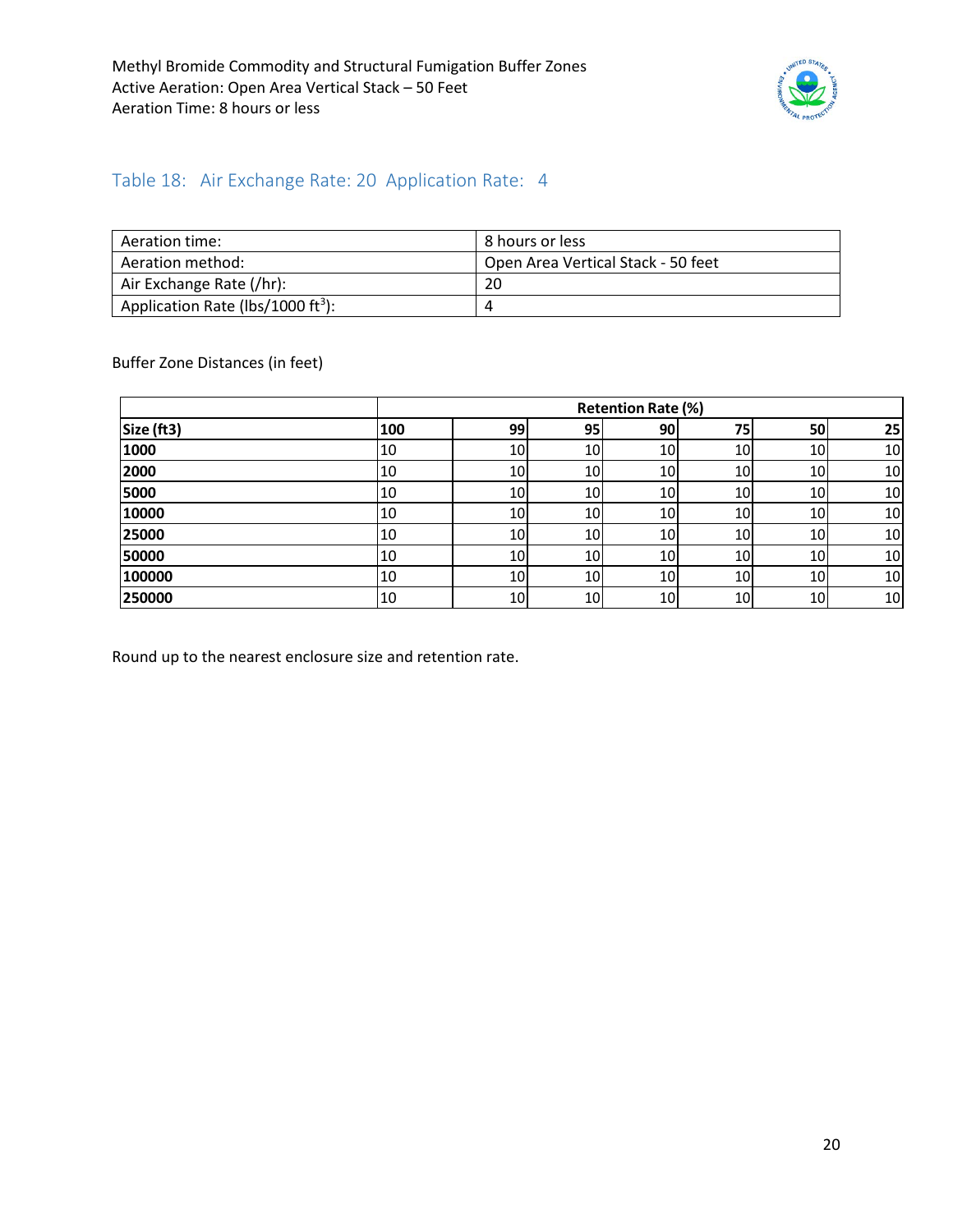

#### <span id="page-20-0"></span>Table 19: Air Exchange Rate: 20 Application Rate: 5

| Aeration time:                                | 8 hours or less                    |
|-----------------------------------------------|------------------------------------|
| Aeration method:                              | Open Area Vertical Stack - 50 feet |
| Air Exchange Rate (/hr):                      | 20                                 |
| Application Rate (lbs/1000 ft <sup>3</sup> ): |                                    |

Buffer Zone Distances (in feet)

|            |     |    |    | <b>Retention Rate (%)</b> |    |                 |    |
|------------|-----|----|----|---------------------------|----|-----------------|----|
| Size (ft3) | 100 | 99 | 95 | 90                        | 75 | 50              | 25 |
| 1000       | 10  | 10 | 10 | 10                        | 10 | 10              | 10 |
| 2000       | 10  | 10 | 10 | 10                        | 10 | 10I             | 10 |
| 5000       | 10  | 10 | 10 | 10                        | 10 | 10I             | 10 |
| 10000      | 10  | 10 | 10 | 10                        | 10 | 10              | 10 |
| 25000      | 10  | 10 | 10 | 10                        | 10 | 10 <sup>1</sup> | 10 |
| 50000      | 10  | 10 | 10 | 10                        | 10 | 10              | 10 |
| 100000     | 10  | 10 | 10 | 10                        | 10 | 10              | 10 |
| 250000     | 10  | 10 | 10 | 10                        | 10 | 10              | 10 |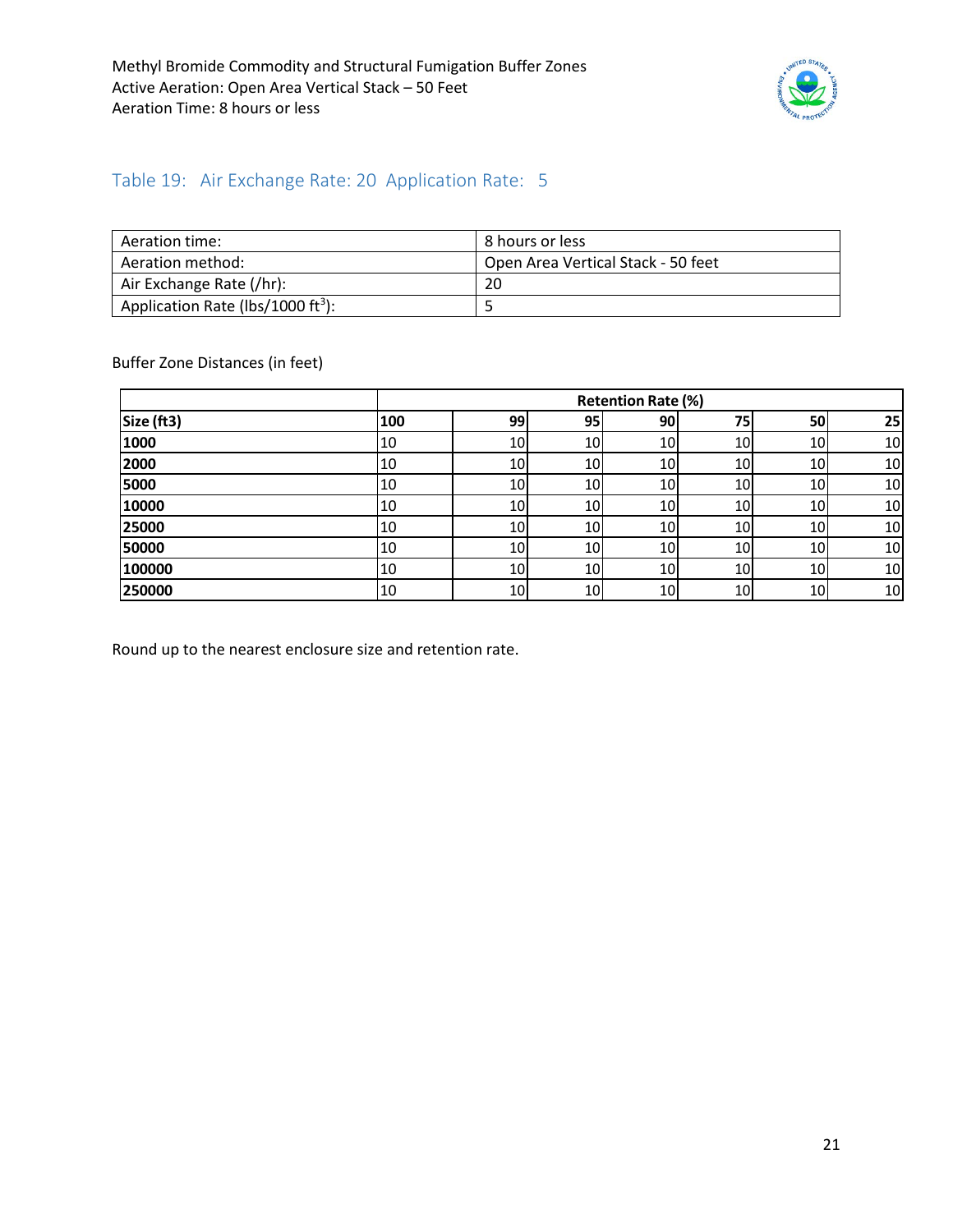

#### <span id="page-21-0"></span>Table 20: Air Exchange Rate: 20 Application Rate: 7.5

| Aeration time:                                | l 8 hours or less                  |
|-----------------------------------------------|------------------------------------|
| Aeration method:                              | Open Area Vertical Stack - 50 feet |
| Air Exchange Rate (/hr):                      | 20                                 |
| Application Rate (lbs/1000 ft <sup>3</sup> ): |                                    |

Buffer Zone Distances (in feet)

|            |     |                 |                 | <b>Retention Rate (%)</b> |                 |                 |    |
|------------|-----|-----------------|-----------------|---------------------------|-----------------|-----------------|----|
| Size (ft3) | 100 | 99              | 95              | 90                        | 75              | 50              | 25 |
| 1000       | 10  | 10              | 10              | 10 <sub>l</sub>           | 10 <sup>1</sup> | 10 <sub>l</sub> | 10 |
| 2000       | 10  | 10              | 10              | 10                        | 10 <sup>1</sup> | 10I             | 10 |
| 5000       | 10  | 10 <sup>1</sup> | 10 <sup>1</sup> | 10 <sup>1</sup>           | 10              | 10 <sup>1</sup> | 10 |
| 10000      | 10  | 10 <sup>1</sup> | 10 <sup>1</sup> | 10                        | 10              | 10              | 10 |
| 25000      | 10  | 10              | 10              | 10 <sup>1</sup>           | <b>10</b>       | <b>10</b>       | 10 |
| 50000      | 10  | 10 <sub>l</sub> | 10 <sup>1</sup> | 10                        | <b>10</b>       | <b>10</b>       | 10 |
| 100000     | 10  | 10              | 10 <sup>1</sup> | 10                        | 10              | 10              | 10 |
| 250000     | 10  | 10              | 10 <sup>1</sup> | 10 <sup>1</sup>           | 10 <sub>l</sub> | 10 <sup>1</sup> | 10 |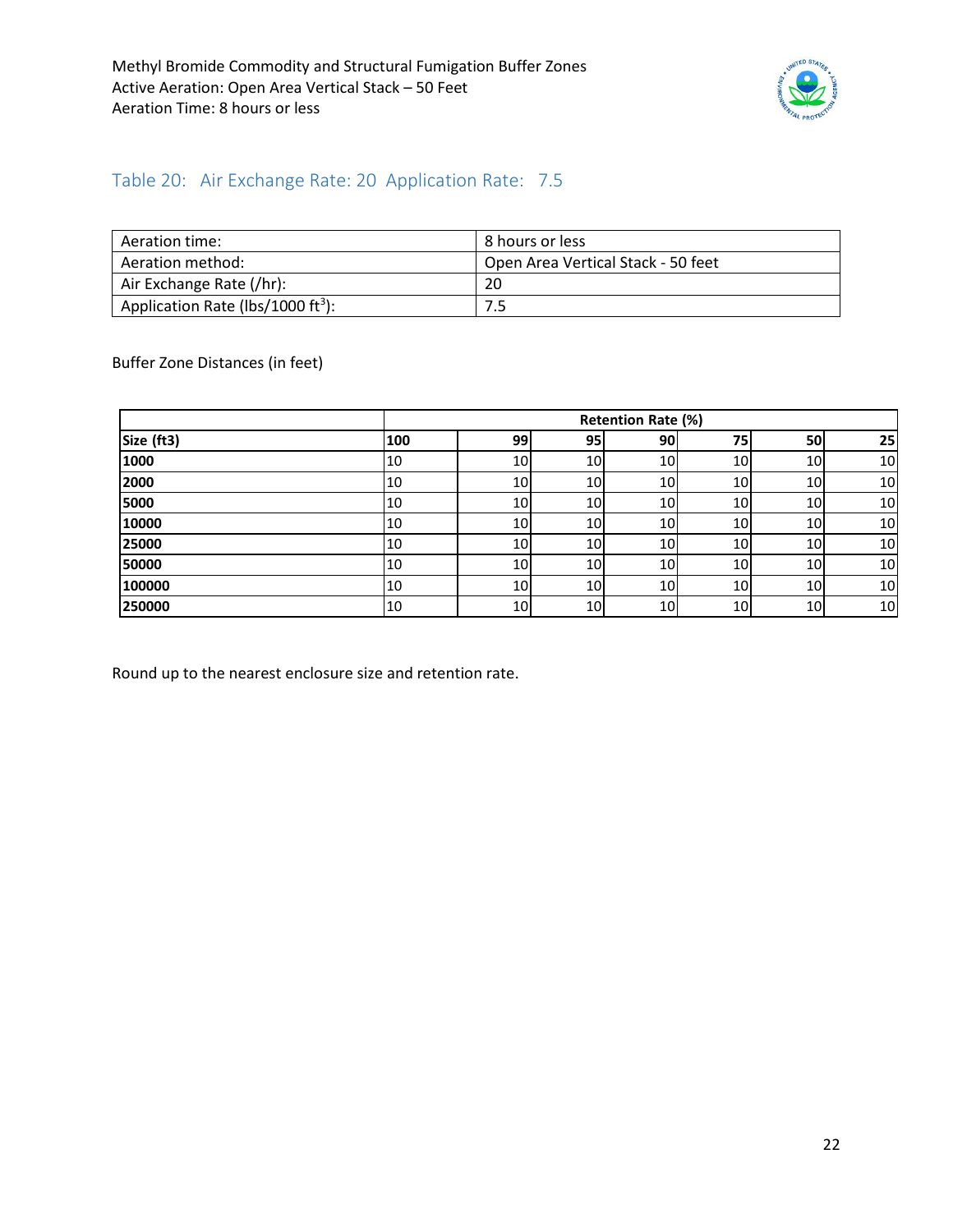

### <span id="page-22-0"></span>Table 21: Air Exchange Rate: 20 Application Rate: 15

| Aeration time:                                | l 8 hours or less                  |
|-----------------------------------------------|------------------------------------|
| Aeration method:                              | Open Area Vertical Stack - 50 feet |
| Air Exchange Rate (/hr):                      | 20                                 |
| Application Rate (lbs/1000 ft <sup>3</sup> ): | 15                                 |

Buffer Zone Distances (in feet)

|            |     |    |                 | <b>Retention Rate (%)</b> |                 |                 |    |
|------------|-----|----|-----------------|---------------------------|-----------------|-----------------|----|
| Size (ft3) | 100 | 99 | 95              | 90                        | 75              | 50              | 25 |
| 1000       | 10  | 10 | 10 <sub>1</sub> | 10 <sup>1</sup>           | 10 <sup>1</sup> | 10              | 10 |
| 2000       | 10  | 10 | 10              | 10                        | 10              | 10              | 10 |
| 5000       | 10  | 10 | 10              | 10 <sup>1</sup>           | 10 <sup>1</sup> | 10 <sub>1</sub> | 10 |
| 10000      | 10  | 10 | 10              | 10 <sup>1</sup>           | 10 <sup>1</sup> | 10              | 10 |
| 25000      | 10  | 10 | 10 <sub>1</sub> | 10                        | 10 <sup>1</sup> | 10              | 10 |
| 50000      | 10  | 10 | 10              | 10 <sup>1</sup>           | 10 <sup>1</sup> | 10              | 10 |
| 100000     | 10  | 10 | 10 <sub>1</sub> | 10                        | 10              | 10              | 10 |
| 250000     | 10  | 10 | 10 <sub>l</sub> | 10                        | 10              | 10              | 10 |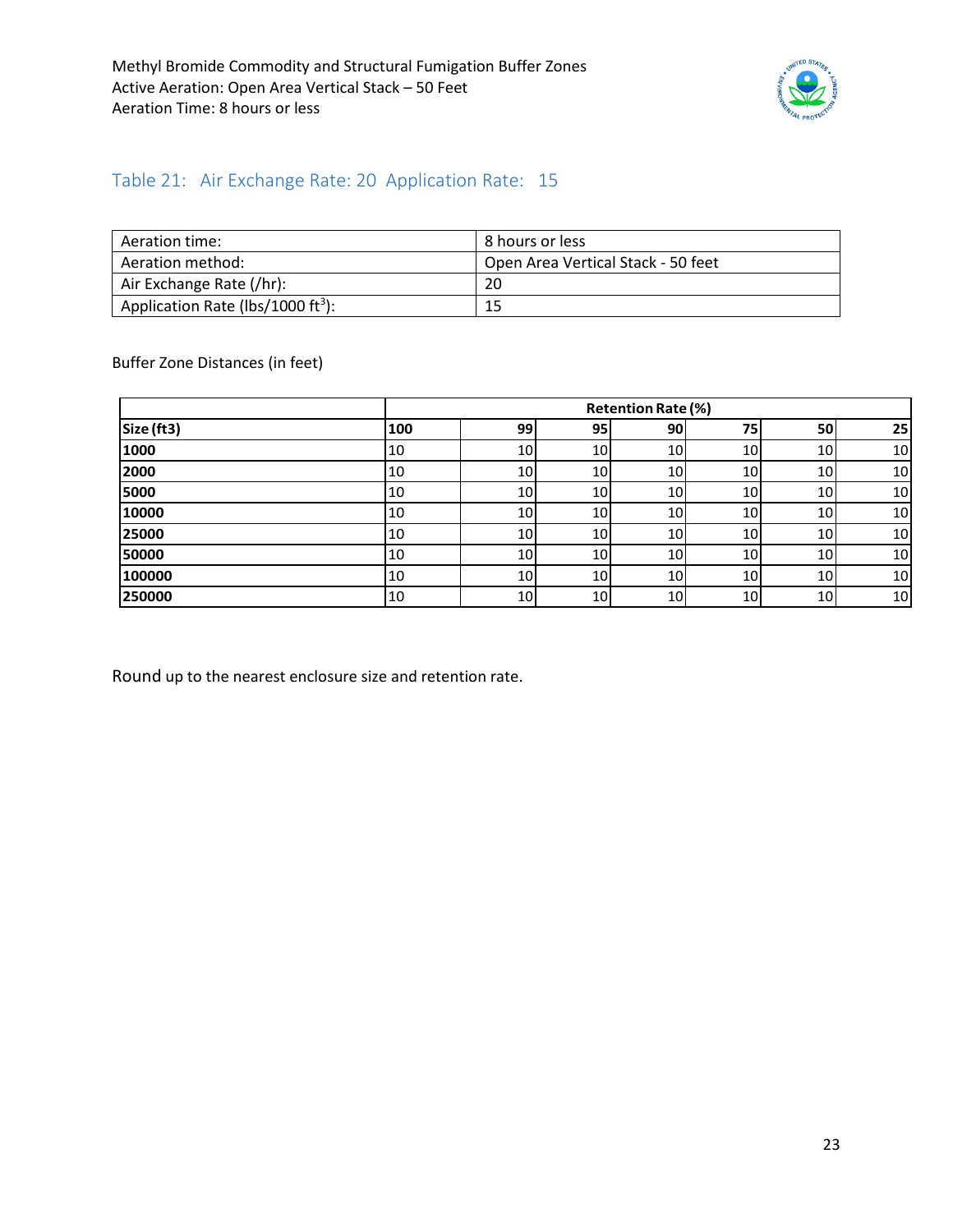

### <span id="page-23-0"></span>Table 22: Air Exchange Rate: 50 Application Rate: 1

| Aeration time:                                | 8 hours or less                    |
|-----------------------------------------------|------------------------------------|
| Aeration method:                              | Open Area Vertical Stack - 50 feet |
| Air Exchange Rate (/hr):                      | 50                                 |
| Application Rate (lbs/1000 ft <sup>3</sup> ): |                                    |

Buffer Zone Distances (in feet)

|            |     |    |     | <b>Retention Rate (%)</b> |                 |           |    |
|------------|-----|----|-----|---------------------------|-----------------|-----------|----|
| Size (ft3) | 100 | 99 | 95  | <b>90</b>                 | 75              | 50        | 25 |
| 1000       | 10  | 10 | 10  | 10                        | 10              | 10        | 10 |
| 2000       | 10  | 10 | 10  | 10                        | 10              | 10        | 10 |
| 5000       | 10  | 10 | 10  | 10                        | 10              | <b>10</b> | 10 |
| 10000      | 10  | 10 | 10  | 10                        | 10              | 10        | 10 |
| 25000      | 10  | 10 | 10  | 10                        | 10              | 10        | 10 |
| 50000      | 10  | 10 | 10I | 10                        | 10 <sub>1</sub> | <b>10</b> | 10 |
| 100000     | 10  | 10 | 10  | 10                        | 10              | 10        | 10 |
| 250000     | 10  | 10 | 10  | 10                        | 10              | 10        | 10 |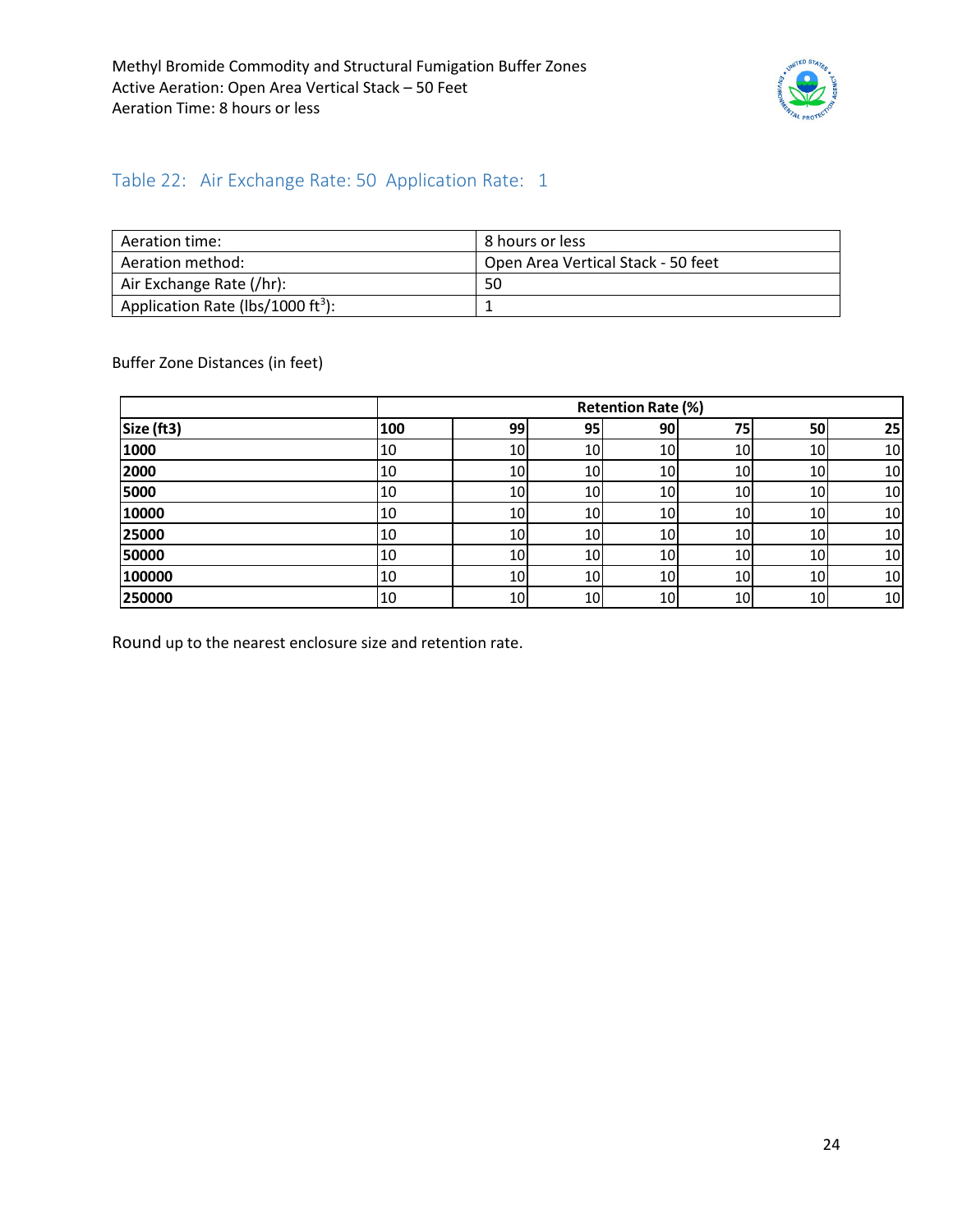

#### <span id="page-24-0"></span>Table 23: Air Exchange Rate: 50 Application Rate: 2

| Aeration time:                                | 8 hours or less                    |
|-----------------------------------------------|------------------------------------|
| Aeration method:                              | Open Area Vertical Stack - 50 feet |
| Air Exchange Rate (/hr):                      | 50                                 |
| Application Rate (lbs/1000 ft <sup>3</sup> ): |                                    |

Buffer Zone Distances (in feet)

|            |     |    |                 | <b>Retention Rate (%)</b> |    |                 |    |
|------------|-----|----|-----------------|---------------------------|----|-----------------|----|
| Size (ft3) | 100 | 99 | 95 <sub>1</sub> | 90                        | 75 | 50              | 25 |
| 1000       | 10  | 10 | 10              | 10                        | 10 | 10 <sup>1</sup> | 10 |
| 2000       | 10  | 10 | 10              | 10                        | 10 | 10              | 10 |
| 5000       | 10  | 10 | 10              | 10                        | 10 | 10 <sup>1</sup> | 10 |
| 10000      | 10  | 10 | 10              | 10                        | 10 | 10 <sup>1</sup> | 10 |
| 25000      | 10  | 10 | 10              | 10                        | 10 | 10              | 10 |
| 50000      | 10  | 10 | 10              | 10                        | 10 | 10 <sub>l</sub> | 10 |
| 100000     | 10  | 10 | 10              | 10                        | 10 | 10              | 10 |
| 250000     | 10  | 10 | 10              | 10                        | 10 | 10              | 10 |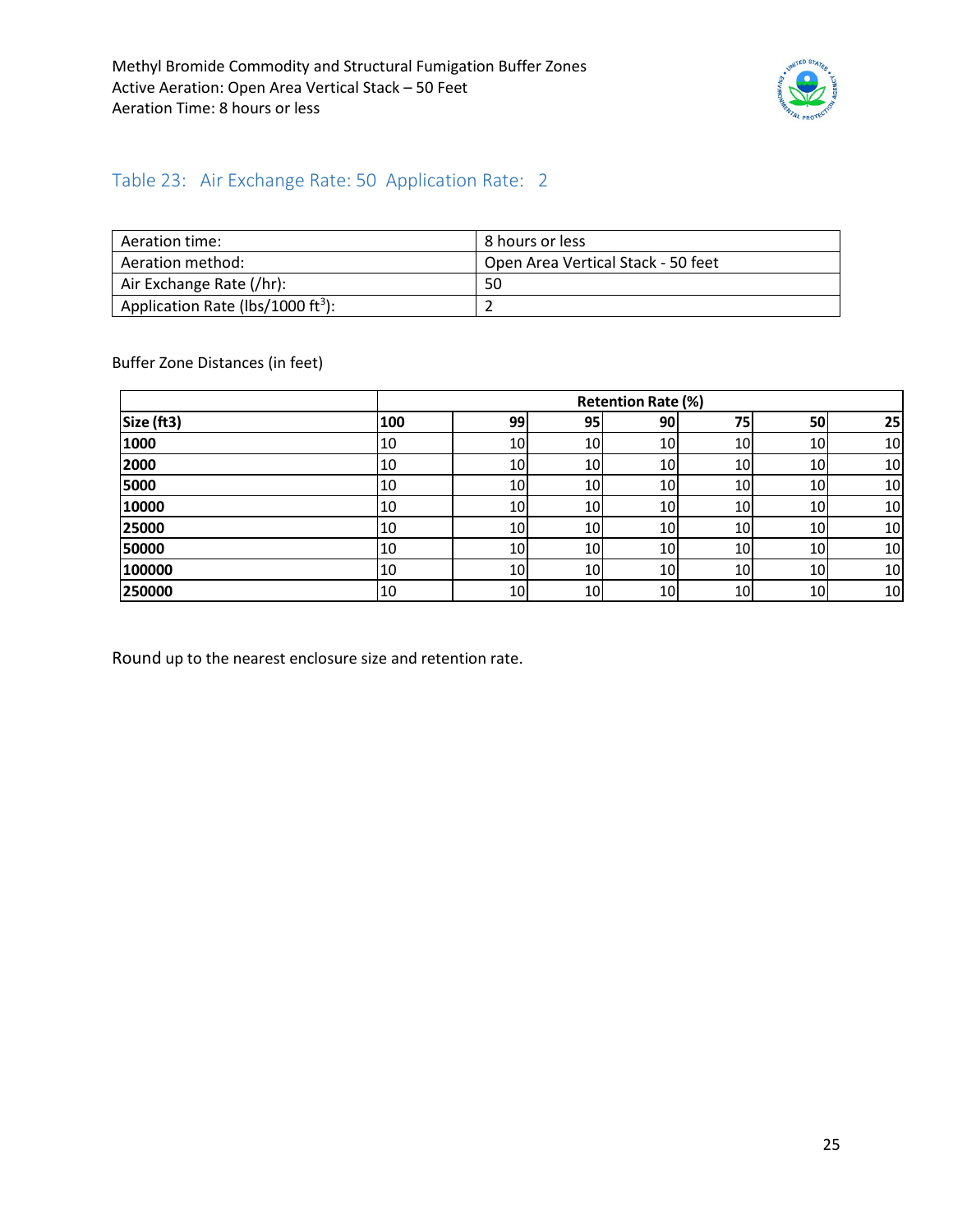

#### <span id="page-25-0"></span>Table 24: Air Exchange Rate: 50 Application Rate: 3

| Aeration time:                                | 8 hours or less                    |
|-----------------------------------------------|------------------------------------|
| Aeration method:                              | Open Area Vertical Stack - 50 feet |
| Air Exchange Rate (/hr):                      | 50                                 |
| Application Rate (lbs/1000 ft <sup>3</sup> ): |                                    |

Buffer Zone Distances (in feet)

|            |     | <b>Retention Rate (%)</b> |                 |    |                 |                 |    |  |  |
|------------|-----|---------------------------|-----------------|----|-----------------|-----------------|----|--|--|
| Size (ft3) | 100 | 99                        | 95 <sub>1</sub> | 90 | 75              | 50              | 25 |  |  |
| 1000       | 10  | 10                        | 10              | 10 | 10              | 10              | 10 |  |  |
| 2000       | 10  | 10                        | 10              | 10 | 10              | 10              | 10 |  |  |
| 5000       | 10  | 10                        | 10              | 10 | 10              | 10              | 10 |  |  |
| 10000      | 10  | 10                        | 10              | 10 | 10              | 10 <sup>1</sup> | 10 |  |  |
| 25000      | 10  | 10                        | 10              | 10 | 10              | 10              | 10 |  |  |
| 50000      | 10  | 10                        | 10              | 10 | 10              | 10 <sup>1</sup> | 10 |  |  |
| 100000     | 10  | 10                        | 10              | 10 | 10 <sub>l</sub> | 10 <sup>1</sup> | 10 |  |  |
| 250000     | 10  | 10                        | 10              | 10 | 10              | 10              | 10 |  |  |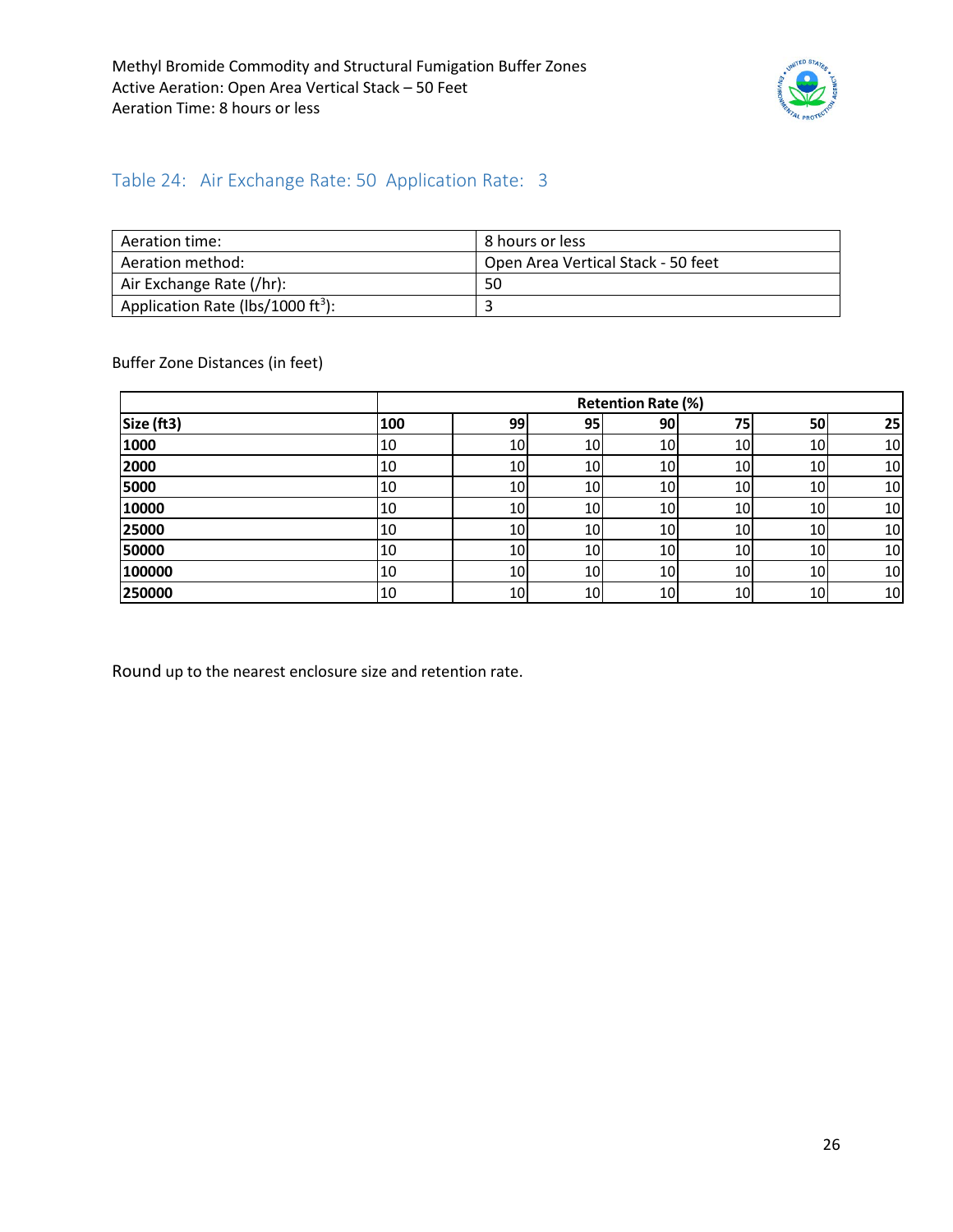

#### <span id="page-26-0"></span>Table 25: Air Exchange Rate: 50 Application Rate: 4

| Aeration time:                                | 8 hours or less                    |
|-----------------------------------------------|------------------------------------|
| Aeration method:                              | Open Area Vertical Stack - 50 feet |
| Air Exchange Rate (/hr):                      | 50                                 |
| Application Rate (lbs/1000 ft <sup>3</sup> ): | 4                                  |

Buffer Zone Distances (in feet)

|            |     |    |    | <b>Retention Rate (%)</b> |    |                 |    |
|------------|-----|----|----|---------------------------|----|-----------------|----|
| Size (ft3) | 100 | 99 | 95 | 90                        | 75 | 50              | 25 |
| 1000       | 10  | 10 | 10 | 10                        | 10 | 10              | 10 |
| 2000       | 10  | 10 | 10 | 10                        | 10 | 10 <sup>1</sup> | 10 |
| 5000       | 10  | 10 | 10 | 10                        | 10 | 10 <sup>1</sup> | 10 |
| 10000      | 10  | 10 | 10 | 10                        | 10 | 10              | 10 |
| 25000      | 10  | 10 | 10 | 10                        | 10 | 10 <sup>1</sup> | 10 |
| 50000      | 10  | 10 | 10 | 10                        | 10 | 10 <sup>1</sup> | 10 |
| 100000     | 10  | 10 | 10 | 10                        | 10 | 10 <sup>1</sup> | 10 |
| 250000     | 10  | 10 | 10 | 10                        | 10 | 10              | 10 |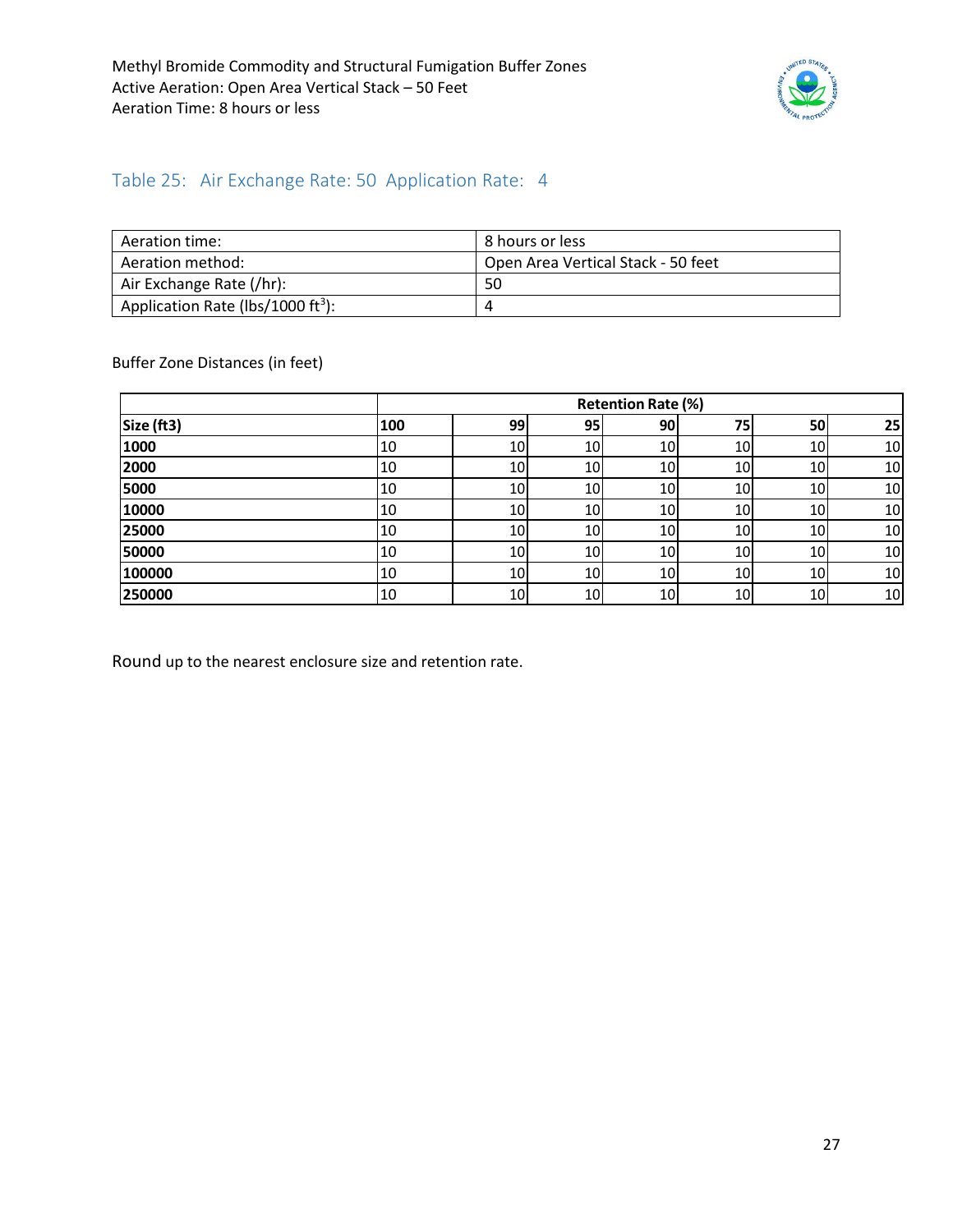

#### <span id="page-27-0"></span>Table 26: Air Exchange Rate: 50 Application Rate: 5

| Aeration time:                                | 8 hours or less                    |
|-----------------------------------------------|------------------------------------|
| Aeration method:                              | Open Area Vertical Stack - 50 feet |
| Air Exchange Rate (/hr):                      | 50                                 |
| Application Rate (lbs/1000 ft <sup>3</sup> ): |                                    |

Buffer Zone Distances (in feet)

|            |     |    |                 | <b>Retention Rate (%)</b> |    |                 |    |
|------------|-----|----|-----------------|---------------------------|----|-----------------|----|
| Size (ft3) | 100 | 99 | 95 <sub>1</sub> | 90                        | 75 | 50              | 25 |
| 1000       | 10  | 10 | 10              | 10                        | 10 | 10              | 10 |
| 2000       | 10  | 10 | 10              | 10                        | 10 | 10              | 10 |
| 5000       | 10  | 10 | 10              | 10                        | 10 | 10 <sup>1</sup> | 10 |
| 10000      | 10  | 10 | 10              | 10                        | 10 | 10              | 10 |
| 25000      | 10  | 10 | 10              | 10                        | 10 | 10              | 10 |
| 50000      | 10  | 10 | 10              | 10                        | 10 | 10              | 10 |
| 100000     | 10  | 10 | 10              | 10                        | 10 | 10              | 10 |
| 250000     | 10  | 10 | 10              | 10                        | 10 | 10              | 10 |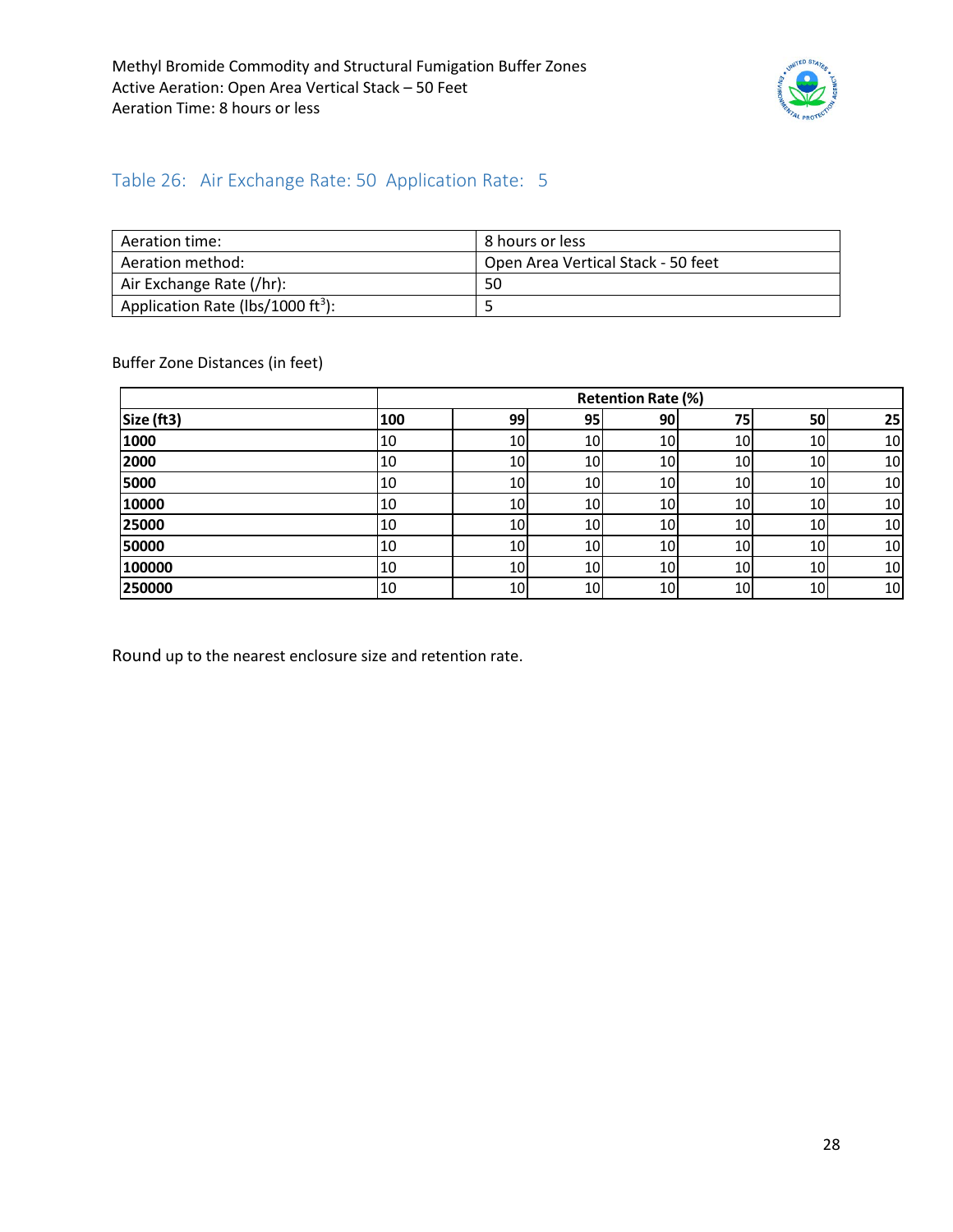

### <span id="page-28-0"></span>Table 27: Air Exchange Rate: 50 Application Rate: 7.5

| Aeration time:                                | 8 hours or less                    |
|-----------------------------------------------|------------------------------------|
| Aeration method:                              | Open Area Vertical Stack - 50 feet |
| Air Exchange Rate (/hr):                      | 50                                 |
| Application Rate (lbs/1000 ft <sup>3</sup> ): | 7.5                                |

Buffer Zone Distances (in feet)

|            |     |                 |                 | Retention Rate (%) |                 |                 |    |
|------------|-----|-----------------|-----------------|--------------------|-----------------|-----------------|----|
| Size (ft3) | 100 | 99              | 95              | 90                 | 75              | 50              | 25 |
| 1000       | 10  | 10 <sup>1</sup> | 10              | 10                 | 10              | 10 <sup>1</sup> | 10 |
| 2000       | 10  | 10 <sub>l</sub> | 10 <sup>1</sup> | 10                 | 10              | 10 <sup>1</sup> | 10 |
| 5000       | 10  | 10              | 10              | 10                 | 10              | 10 <sup>1</sup> | 10 |
| 10000      | 10  | 10              | 10              | 10                 | 10 <sup>1</sup> | 10 <sup>1</sup> | 10 |
| 25000      | 10  | 10 <sub>l</sub> | 10              | 10 <sup>1</sup>    | 10              | 10 <sup>1</sup> | 10 |
| 50000      | 10  | 10              | 10              | 10                 | 10              | 10              | 10 |
| 100000     | 10  | 10 <sup>1</sup> | 10 <sup>1</sup> | 10                 | 10 <sub>l</sub> | 10 <sup>1</sup> | 10 |
| 250000     | 10  | 10              | 10 <sup>1</sup> | 10                 | 10 <sup>1</sup> | 10              | 10 |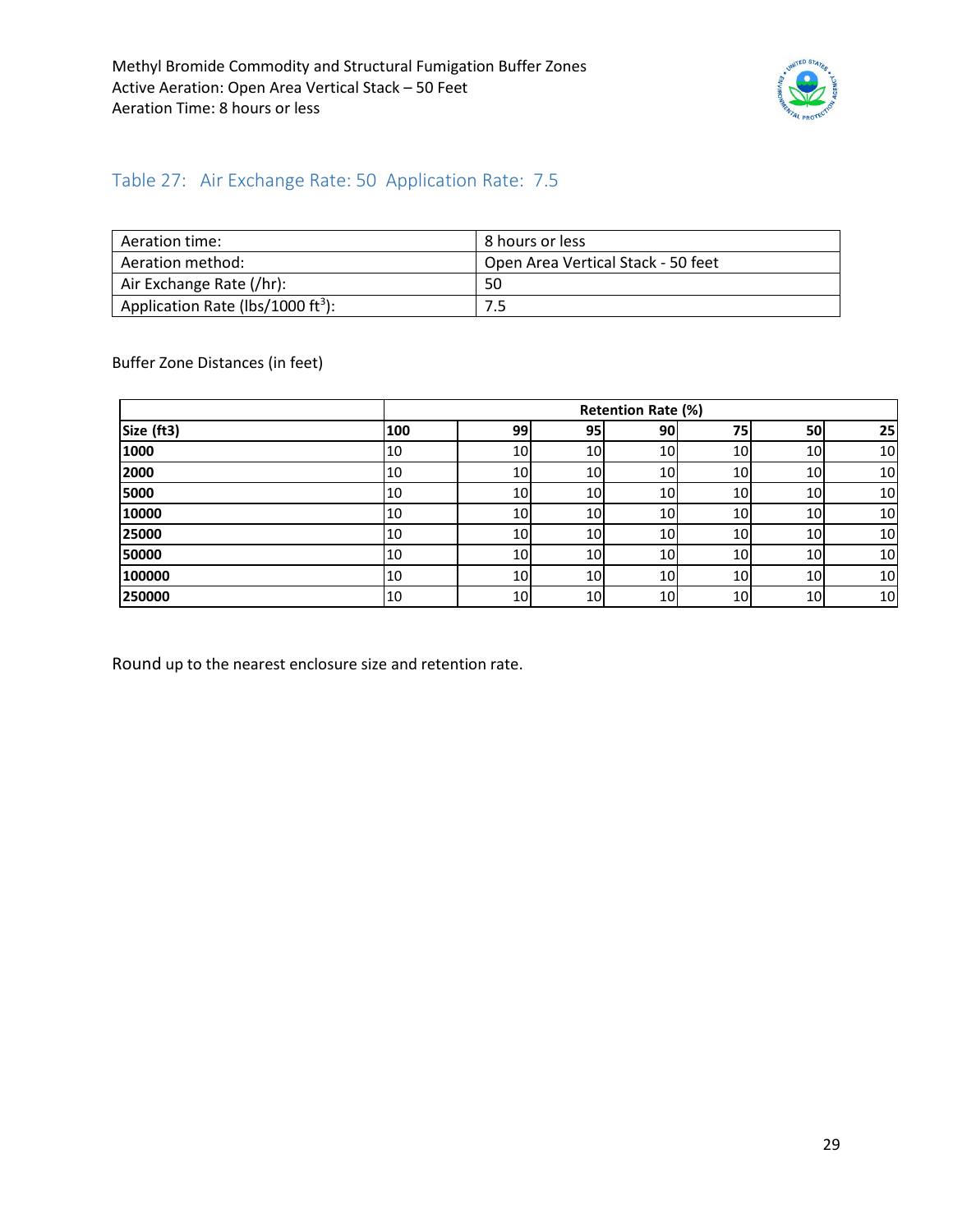

#### <span id="page-29-0"></span>Table 28: Air Exchange Rate: 50 Application Rate: 15

| Aeration time:                                | 8 hours or less                    |
|-----------------------------------------------|------------------------------------|
| Aeration method:                              | Open Area Vertical Stack - 50 feet |
| Air Exchange Rate (/hr):                      | 50                                 |
| Application Rate (lbs/1000 ft <sup>3</sup> ): | 15                                 |

Buffer Zone Distances (in feet)

|            |     |                 |                 | <b>Retention Rate (%)</b> |                 |     |    |
|------------|-----|-----------------|-----------------|---------------------------|-----------------|-----|----|
| Size (ft3) | 100 | 99              | 95              | 90                        | 75              | 50  | 25 |
| 1000       | 10  | 10              | 10 <sub>l</sub> | 10 <sup>1</sup>           | 10 <sup>1</sup> | 10  | 10 |
| 2000       | 10  | 10              | 10              | 10 <sup>1</sup>           | 10              | 10  | 10 |
| 5000       | 10  | 10              | 10              | 10 <sub>l</sub>           | 10              | 10  | 10 |
| 10000      | 10  | 10              | 10              | 10                        | 10              | 10  | 10 |
| 25000      | 10  | 10              | 10 <sub>l</sub> | 10                        | 10              | 10  | 10 |
| 50000      | 10  | 10 <sub>l</sub> | 10              | 10                        | 10              | 10  | 10 |
| 100000     | 10  | 10 <sup>1</sup> | 10 <sub>l</sub> | 10 <sub>l</sub>           | 10              | 10I | 10 |
| 250000     | 10  | 10              | 10 <sub>l</sub> | 10 <sub>l</sub>           | 10              | 10  | 10 |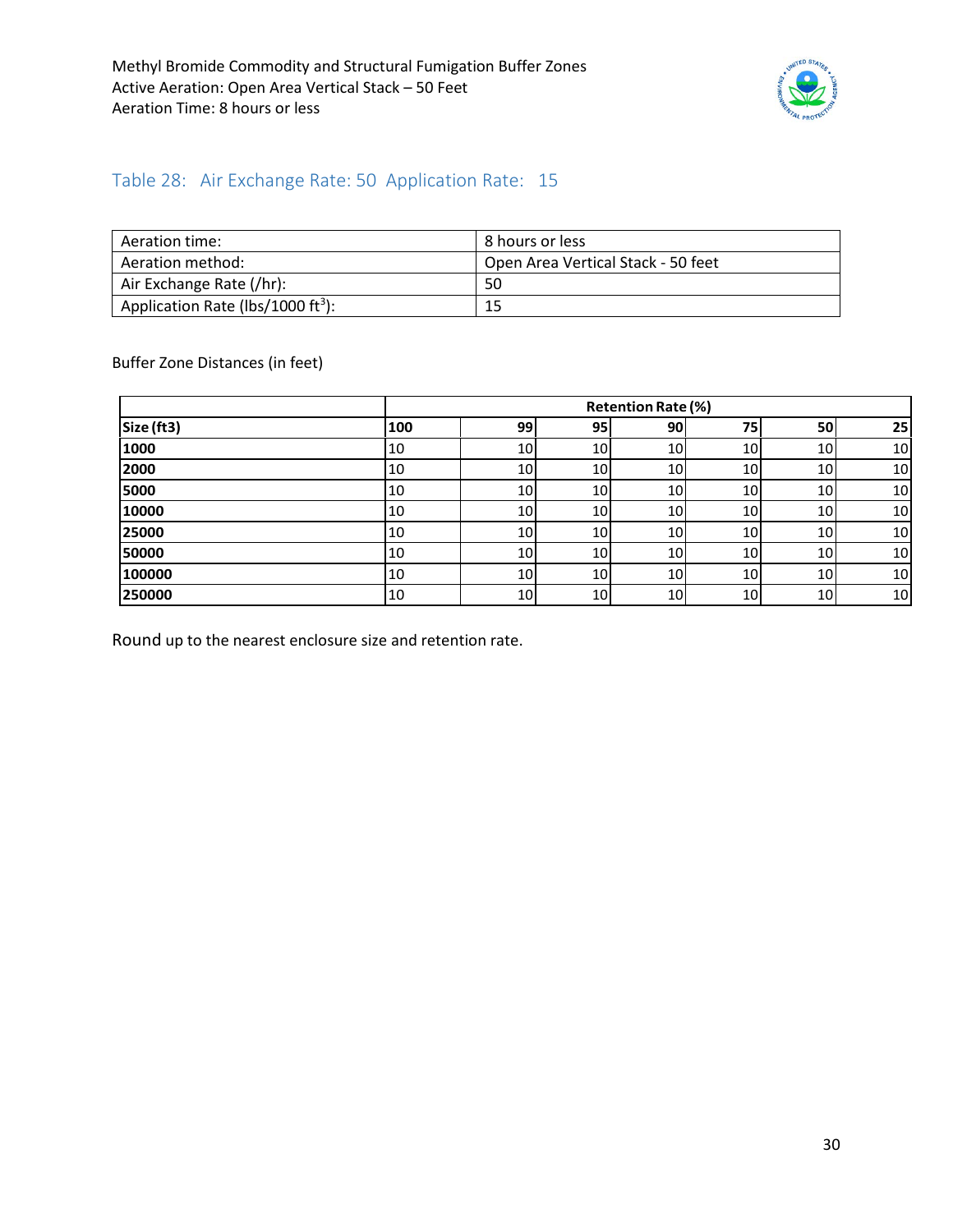

#### <span id="page-30-0"></span>Table 29: Air Exchange Rate: 70 Application Rate: 1

| Aeration time:                                | l 8 hours or less                  |
|-----------------------------------------------|------------------------------------|
| Aeration method:                              | Open Area Vertical Stack - 50 feet |
| Air Exchange Rate (/hr):                      | 70                                 |
| Application Rate (lbs/1000 ft <sup>3</sup> ): |                                    |

Buffer Zone Distances (in feet)

|            |     |           |    | <b>Retention Rate (%)</b> |                 |           |    |
|------------|-----|-----------|----|---------------------------|-----------------|-----------|----|
| Size (ft3) | 100 | 99        | 95 | 90                        | 75              | 50        | 25 |
| 1000       | 10  | 10        | 10 | 10                        | 10              | 10        | 10 |
| 2000       | 10  | 10        | 10 | 10                        | 10              | <b>10</b> | 10 |
| 5000       | 10  | 10        | 10 | 10                        | 10              | 10        | 10 |
| 10000      | 10  | 10        | 10 | 10                        | 10              | 10        | 10 |
| 25000      | 10  | 10        | 10 | 10                        | 10              | 10        | 10 |
| 50000      | 10  | <b>10</b> | 10 | 10                        | 10 <sub>l</sub> | <b>10</b> | 10 |
| 100000     | 10  | 10        | 10 | 10                        | 10 <sub>l</sub> | 10        | 10 |
| 250000     | 10  | 10        | 10 | 10                        | 10              | <b>10</b> | 10 |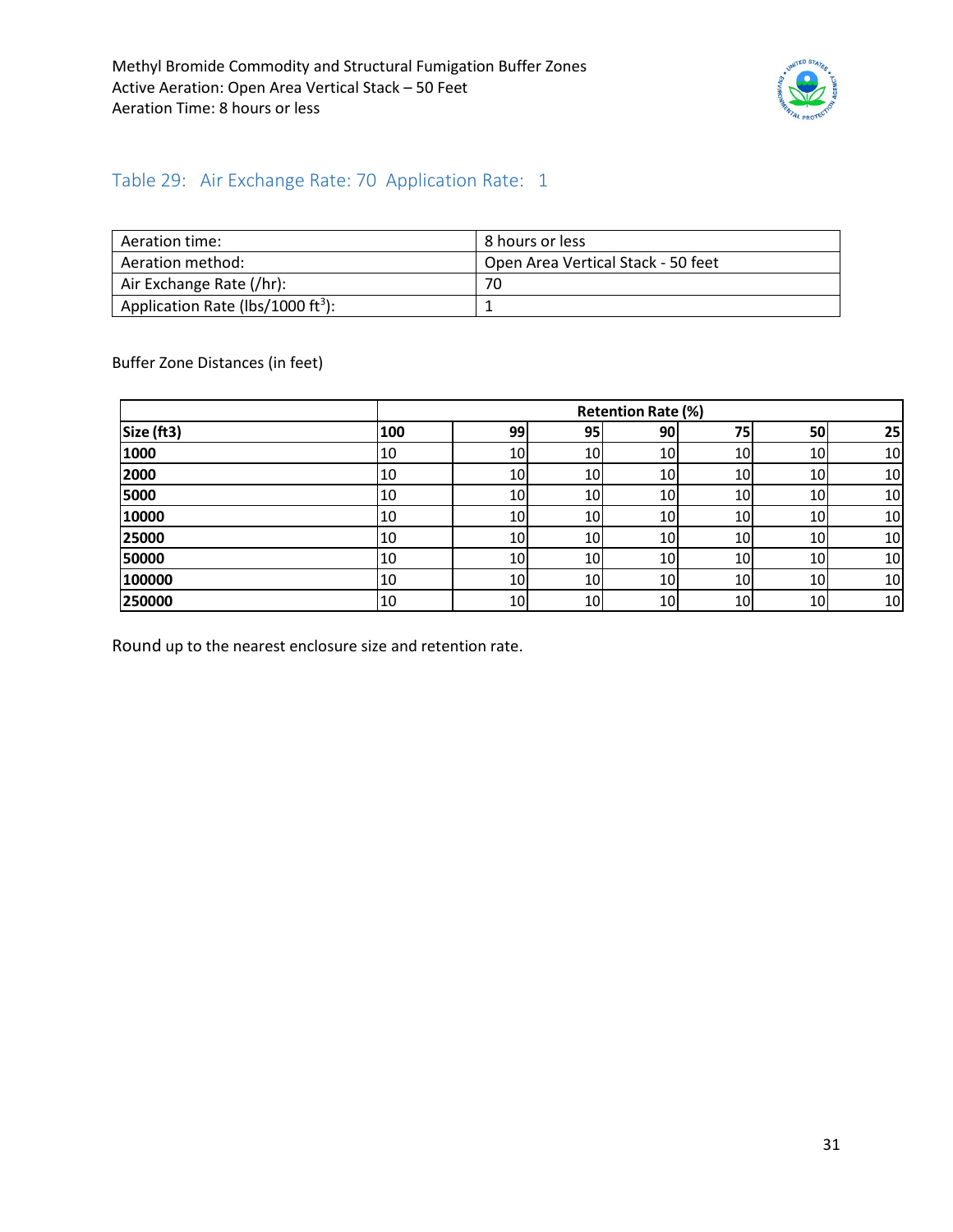

#### <span id="page-31-0"></span>Table 30: Air Exchange Rate: 70 Application Rate: 2

| Aeration time:                                | 8 hours or less                    |
|-----------------------------------------------|------------------------------------|
| Aeration method:                              | Open Area Vertical Stack - 50 feet |
| Air Exchange Rate (/hr):                      | 70                                 |
| Application Rate (lbs/1000 ft <sup>3</sup> ): |                                    |

Buffer Zone Distances (in feet)

|            |     |    |                 | <b>Retention Rate (%)</b> |    |                 |    |
|------------|-----|----|-----------------|---------------------------|----|-----------------|----|
| Size (ft3) | 100 | 99 | 95 <sub>1</sub> | 90                        | 75 | 50              | 25 |
| 1000       | 10  | 10 | 10              | 10                        | 10 | 10              | 10 |
| 2000       | 10  | 10 | 10              | 10                        | 10 | 10I             | 10 |
| 5000       | 10  | 10 | 10              | 10                        | 10 | 10              | 10 |
| 10000      | 10  | 10 | 10              | 10                        | 10 | 10              | 10 |
| 25000      | 10  | 10 | 10              | 10                        | 10 | 10I             | 10 |
| 50000      | 10  | 10 | 10              | 10                        | 10 | 10 <sup>1</sup> | 10 |
| 100000     | 10  | 10 | 10              | 10                        | 10 | 10              | 10 |
| 250000     | 10  | 10 | 10              | 10                        | 10 | 10              | 10 |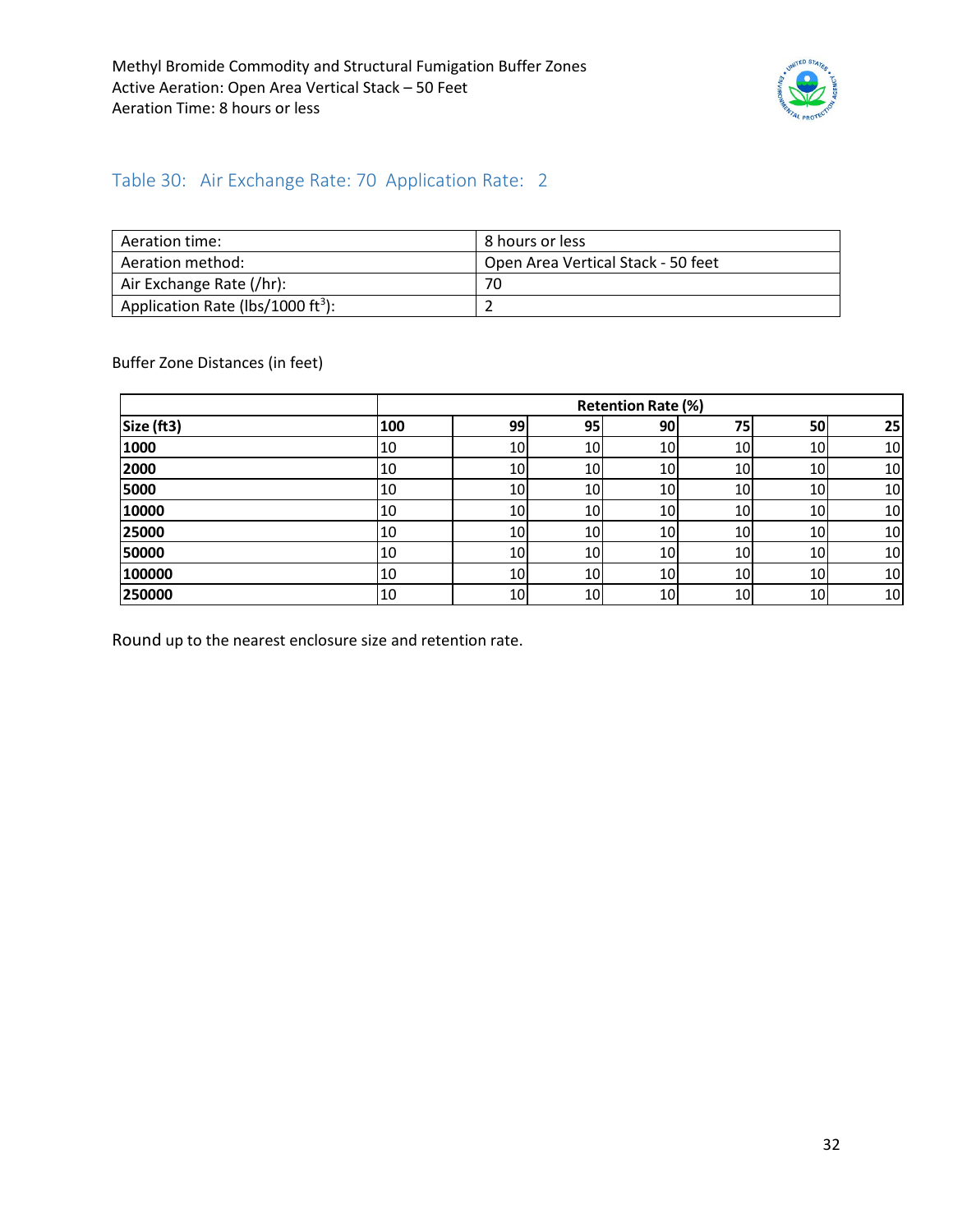

#### <span id="page-32-0"></span>Table 31: Air Exchange Rate: 70 Application Rate: 3

| Aeration time:                                | 8 hours or less                    |
|-----------------------------------------------|------------------------------------|
| Aeration method:                              | Open Area Vertical Stack - 50 feet |
| Air Exchange Rate (/hr):                      | 70                                 |
| Application Rate (lbs/1000 ft <sup>3</sup> ): |                                    |

Buffer Zone Distances (in feet)

|            |     |    |     | <b>Retention Rate (%)</b> |                 |           |    |
|------------|-----|----|-----|---------------------------|-----------------|-----------|----|
| Size (ft3) | 100 | 99 | 95, | <b>90</b>                 | 75              | 50        | 25 |
| 1000       | 10  | 10 | 10  | 10                        | 10              | 10        | 10 |
| 2000       | 10  | 10 | 10  | 10                        | 10              | 10        | 10 |
| 5000       | 10  | 10 | 10I | 10                        | 10 <sub>1</sub> | <b>10</b> | 10 |
| 10000      | 10  | 10 | 10  | 10                        | 10              | 10        | 10 |
| 25000      | 10  | 10 | 10  | 10                        | 10              | 10        | 10 |
| 50000      | 10  | 10 | 10  | 10                        | 10              | 10        | 10 |
| 100000     | 10  | 10 | 10  | 10                        | 10              | 10        | 10 |
| 250000     | 10  | 10 | 10  | 10                        | 10              | 10        | 10 |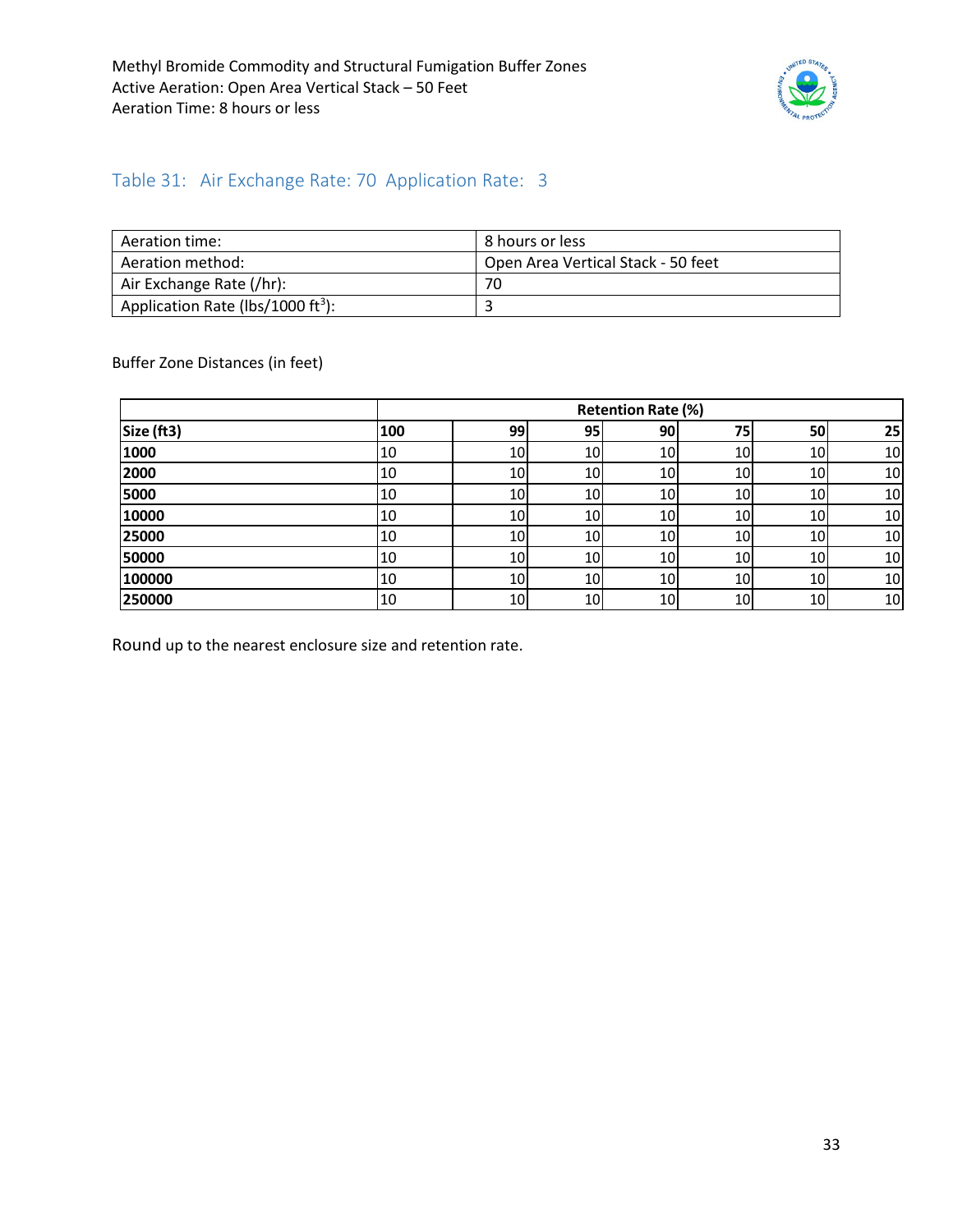

#### <span id="page-33-0"></span>Table 32: Air Exchange Rate: 70 Application Rate: 4

| Aeration time:                                | 8 hours or less                    |
|-----------------------------------------------|------------------------------------|
| Aeration method:                              | Open Area Vertical Stack - 50 feet |
| Air Exchange Rate (/hr):                      | 70                                 |
| Application Rate (lbs/1000 ft <sup>3</sup> ): | 4                                  |

Buffer Zone Distances (in feet)

|            |     |    |    | <b>Retention Rate (%)</b> |                 |           |    |
|------------|-----|----|----|---------------------------|-----------------|-----------|----|
| Size (ft3) | 100 | 99 | 95 | 90                        | 75              | 50        | 25 |
| 1000       | 10  | 10 | 10 | 10                        | 10              | 10        | 10 |
| 2000       | 10  | 10 | 10 | 10                        | 10              | <b>10</b> | 10 |
| 5000       | 10  | 10 | 10 | 10                        | 10              | 10        | 10 |
| 10000      | 10  | 10 | 10 | 10                        | 10              | 10        | 10 |
| 25000      | 10  | 10 | 10 | 10                        | 10 <sub>l</sub> | 10        | 10 |
| 50000      | 10  | 10 | 10 | 10                        | 10              | 10        | 10 |
| 100000     | 10  | 10 | 10 | 10                        | 10              | 10        | 10 |
| 250000     | 10  | 10 | 10 | 10                        | 10 <sub>l</sub> | 10        | 10 |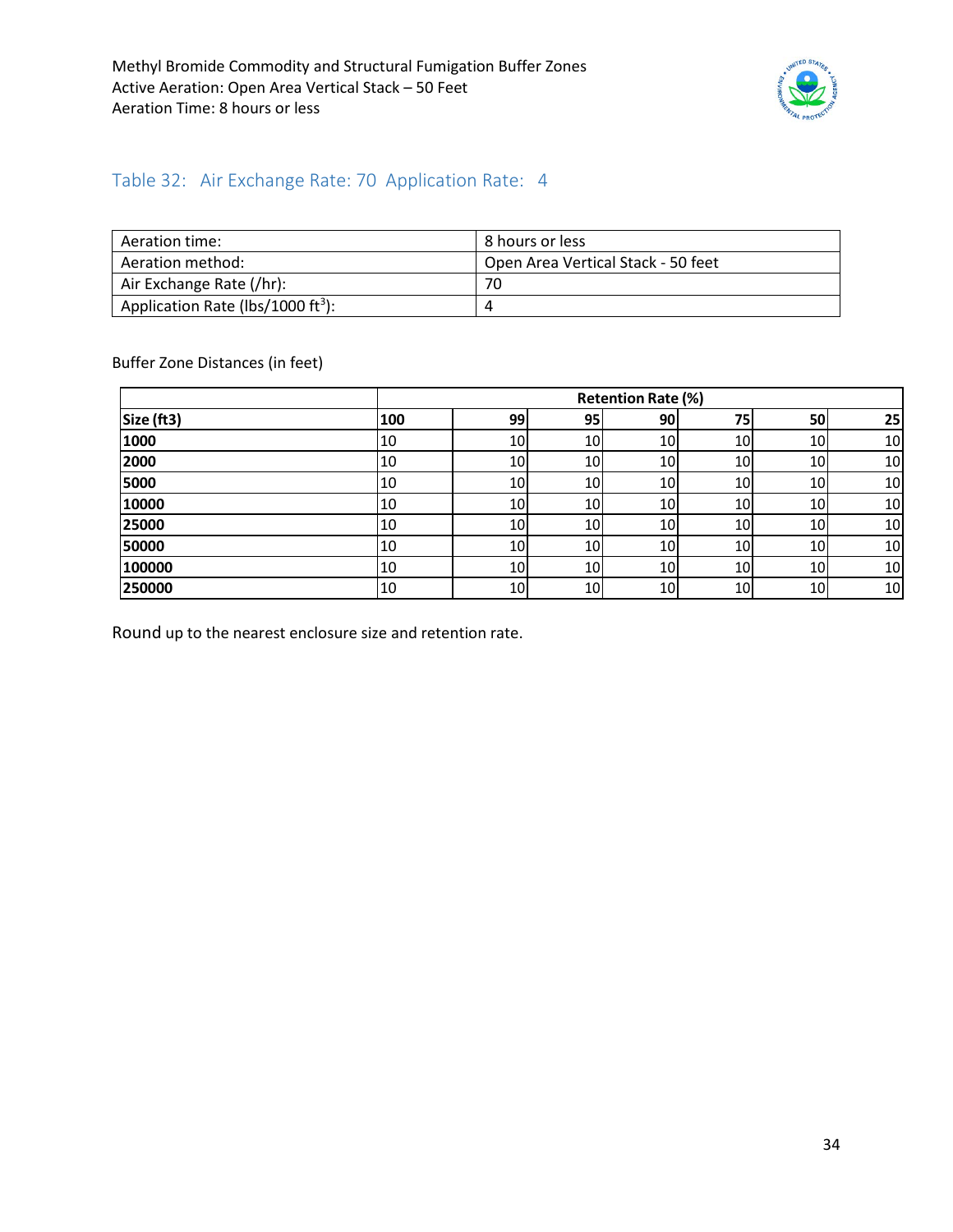

#### <span id="page-34-0"></span>Table 33: Air Exchange Rate: 70 Application Rate: 5

| Aeration time:                                | 8 hours or less                    |
|-----------------------------------------------|------------------------------------|
| Aeration method:                              | Open Area Vertical Stack - 50 feet |
| Air Exchange Rate (/hr):                      | 70                                 |
| Application Rate (lbs/1000 ft <sup>3</sup> ): |                                    |

Buffer Zone Distances (in feet)

|            |     |                 |                 | <b>Retention Rate (%)</b> |                 |     |    |
|------------|-----|-----------------|-----------------|---------------------------|-----------------|-----|----|
| Size (ft3) | 100 | 99              | 95              | 90                        | 75              | 50  | 25 |
| 1000       | 10  | 10              | 10              | 10                        | 10              | 10  | 10 |
| 2000       | 10  | 10              | <b>10</b>       | 10                        | 10              | 10  | 10 |
| 5000       | 10  | 10 <sup>1</sup> | 10I             | 10                        | 10              | 10  | 10 |
| 10000      | 10  | 10              | 10              | 10                        | 10              | 10  | 10 |
| 25000      | 10  | 10              | 10              | 10                        | 10              | 10  | 10 |
| 50000      | 10  | 10              | 10              | 10                        | 10 <sub>1</sub> | 10  | 10 |
| 100000     | 10  | 10              | 10 <sup>1</sup> | 10                        | 10              | 10I | 10 |
| 250000     | 10  | 10              | 10              | 10                        | 10              | 10  | 10 |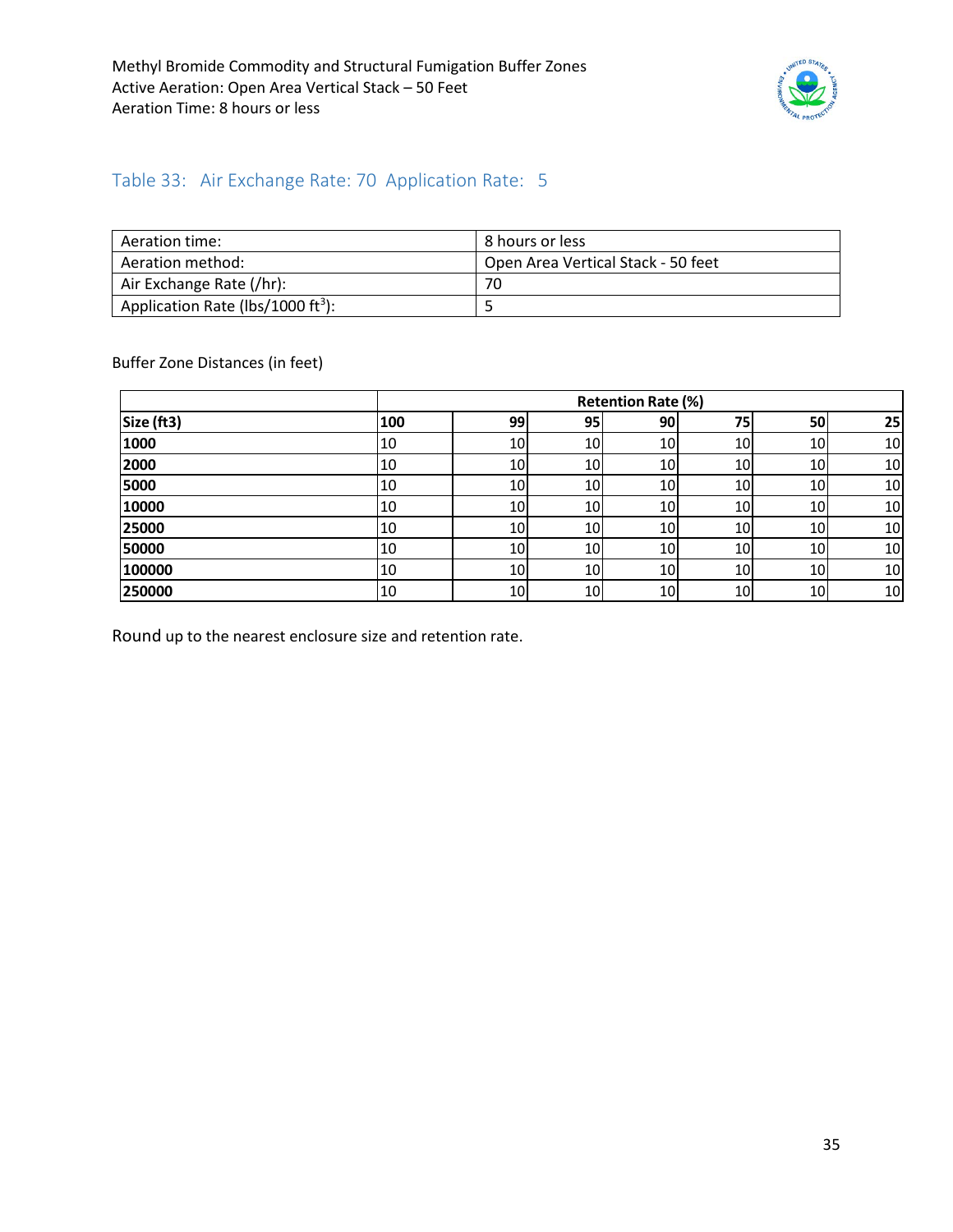

#### <span id="page-35-0"></span>Table 34: Air Exchange Rate: 70 Application Rate: 7.5

| Aeration time:                                | l 8 hours or less                  |
|-----------------------------------------------|------------------------------------|
| Aeration method:                              | Open Area Vertical Stack - 50 feet |
| Air Exchange Rate (/hr):                      | 70                                 |
| Application Rate (lbs/1000 ft <sup>3</sup> ): |                                    |

Buffer Zone Distances (in feet)

|            |     |                 |                 | <b>Retention Rate (%)</b> |                 |                 |    |
|------------|-----|-----------------|-----------------|---------------------------|-----------------|-----------------|----|
| Size (ft3) | 100 | 99              | 95              | 90                        | 75              | <b>50</b>       | 25 |
| 1000       | 10  | 10 <sup>1</sup> | 10 <sub>l</sub> | 10 <sup>1</sup>           | 10              | 10 <sup>1</sup> | 10 |
| 2000       | 10  | 10 <sup>1</sup> | 10 <sup>1</sup> | 10 <sub>l</sub>           | 10 <sub>l</sub> | 10 <sup>1</sup> | 10 |
| 5000       | 10  | 10 <sub>l</sub> | 10 <sub>l</sub> | 10 <sup>1</sup>           | 10              | 10 <sup>1</sup> | 10 |
| 10000      | 10  | 10 <sub>l</sub> | 10              | 10 <sup>1</sup>           | 10              | 10              | 10 |
| 25000      | 10  | 10 <sup>1</sup> | 10 <sub>l</sub> | 10 <sup>1</sup>           | 10              | 10 <sup>1</sup> | 10 |
| 50000      | 10  | 10              | 10 <sub>l</sub> | 10 <sup>1</sup>           | 10 <sup>1</sup> | 10 <sup>1</sup> | 10 |
| 100000     | 10  | 10 <sup>1</sup> | 10 <sup>1</sup> | 10 <sup>1</sup>           | 10 <sub>l</sub> | 10              | 10 |
| 250000     | 10  | 10 <sup>1</sup> | 10              | 10 <sub>l</sub>           | 10              | 10              | 10 |